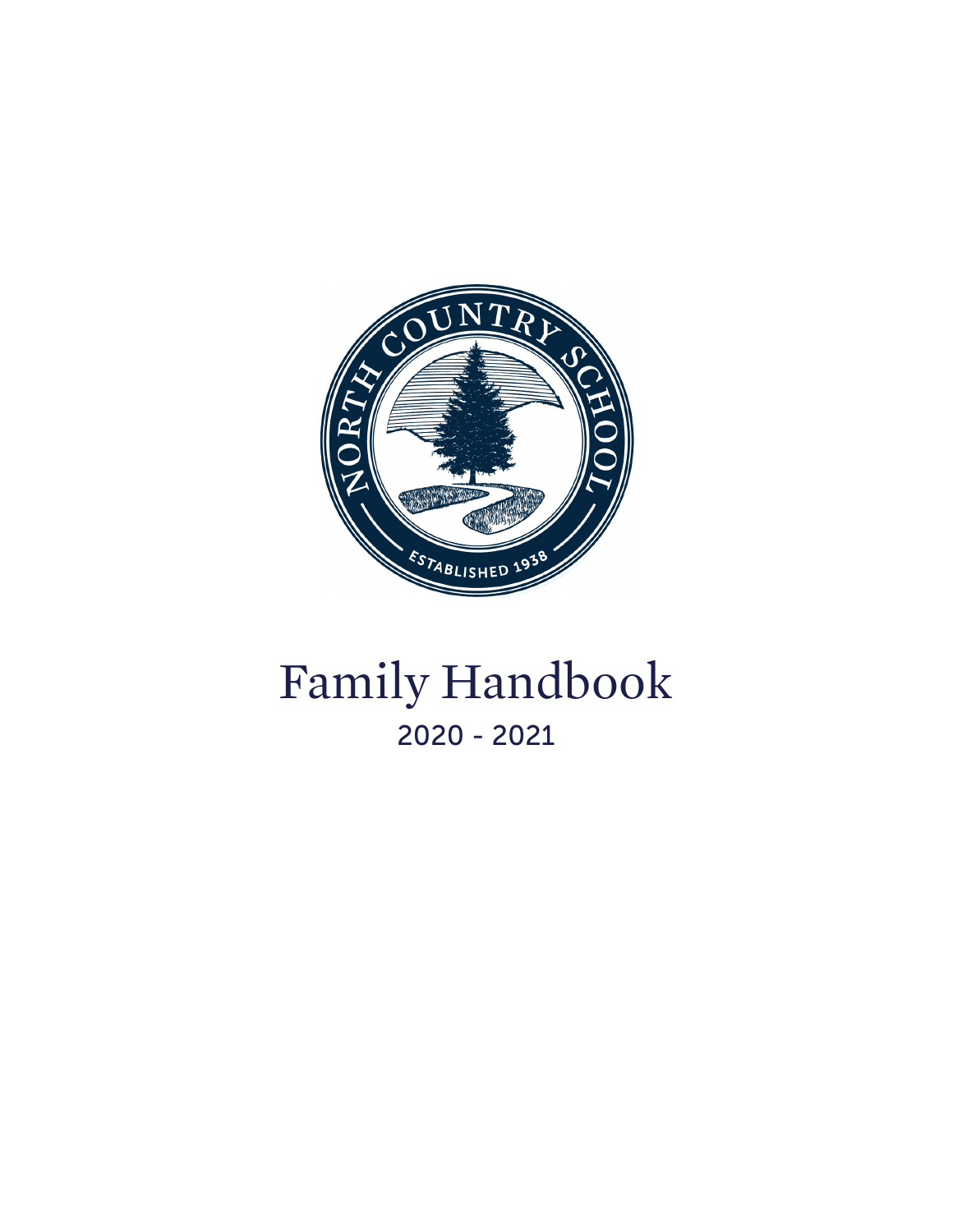## Welcome and Key Information

Welcome! We are excited for you to join us on campus this fall and to provide you with an updated version of our handbook. Of special concern to our community this year is the Covid-19 pandemic. This handbook does not address the specific ways in which North Country School plans to manage Covid-specific health and safety protocols, but is designed to provide information about how the NCS program runs and expectations that are in place when our program is running in an optimal manner. You should expect communications throughout the remainder of the summer and into the school year about the ways in which the North Country School program will be adapted to ensure the safety of our community members.

We ask that students and families take the time to read through the handbook. Feel free to reach out about any questions you may have. Over the years, we've learned that there are a few key areas that we continually need to revisit with families. Below are a few key points to highlight. Adhering to these guidelines is important, but please read the entire handbook for other detailed information.

- Please limit packages to necessary items only. These should be items that are required for classes or activities directly related to school program. The occasional "special package" with a small gift or treat is acceptable. Please refrain from sending magic cards, candy or sugary drinks/snacks (please see information about packages)
- Communicate with House Parents or Advisors before sending any items to your children to determine if it is essential or necessary.
- Label everything!
- Many of the items that are lost or misplaced here on campus are items that do not have your child's name on them. Please be sure to put a nametag on all items.
- Cell phones are allowed for Grade 9 students only. They are allowed to use them three nights a week. That time is limited to  $\frac{1}{2}$  hr per night at the discretion of House Parents or the Dean of Students.

## Non-Discrimination Statement

Consistent with applicable law, North Country School does not discriminate on the basis of race, color, sex, age, national origin or disability, or on the basis of any other protected characteristic, in its admissions, educational programs, or activities, including its educational policies, financial aid programs, or other school-administered extracurricular programs.

# Ensuring the Ability of Students with Disabilities to Participate in the Program

Consistent with its policy prohibiting discrimination, the School is committed to ensuring that students with disabilities are provided with equal access to its programs. The School will provide accommodations and modifications to ensure a disabled student has equal access to the School's services. Should a student need an accommodation, the School will make an individualized determination of the student's needs and an accommodation plan will be developed.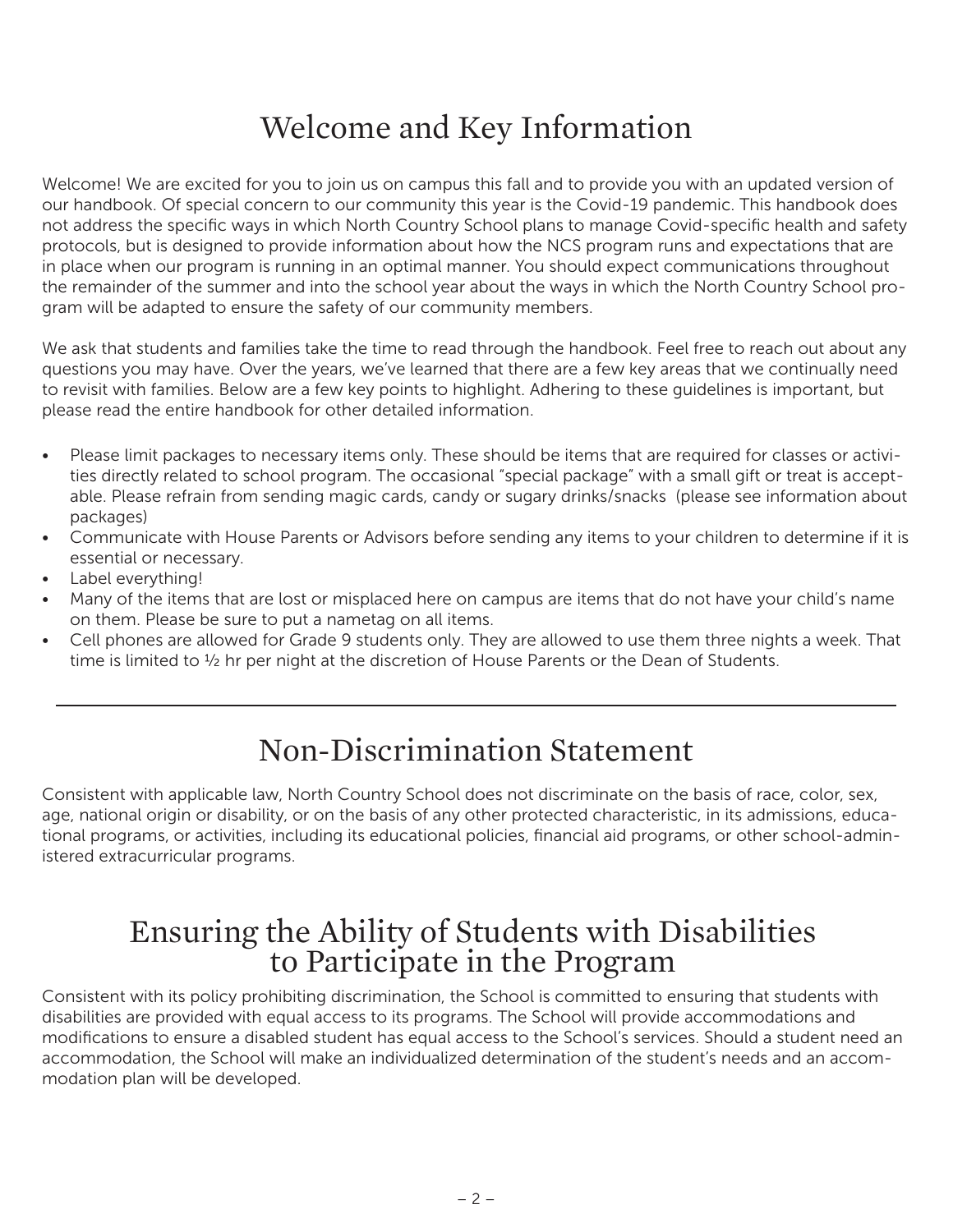### Contact Information

Todd Ormiston, Executive Director tormiston@northcountryschool.org (518) 523-9329 ext. 6505

Matthew Smith, Director of School mpsmith@northcountryschool.org (518) 523-9329 ext. 6504

Fritz Sabbow, Business Manager fsabbow@northcountryschool.org (518) 523-9329 ext. 6506

Bryan Johansmeyer, Dean of Students bjohansmeyer@northcountryschool.org (518) 523-9329 ext. 6525

David Damico, Director of Admissions ddamico@northcountryschool.org (518) 523-9329 ext. 6000

Jess Wegrzyn, Director of Learning Support Services Jwegrzyn@northcountryschool.org (518) 523-9329 ext. 5448

Courtney Allen, Director of Equity and Inclusion callen@northcountryschool.org

> Sheila Tavares, Administrative Support sheila@northcountryschool.org (518) 523-9329 ext. 1000

> Colleen Blanchard, School Counselor cblanchard@northcountryschool.org (518) 523-9329 ext. 6509

Shannon Portal, School Nurse sportal@northcountryschool.org (518) 523-9329 ext. 6508

Fax: (518) 523-4858

Weekend "Head of the Day" ("Hot-D") (518) 339-4368

Administrator on Duty ("AOD") 518-339-5018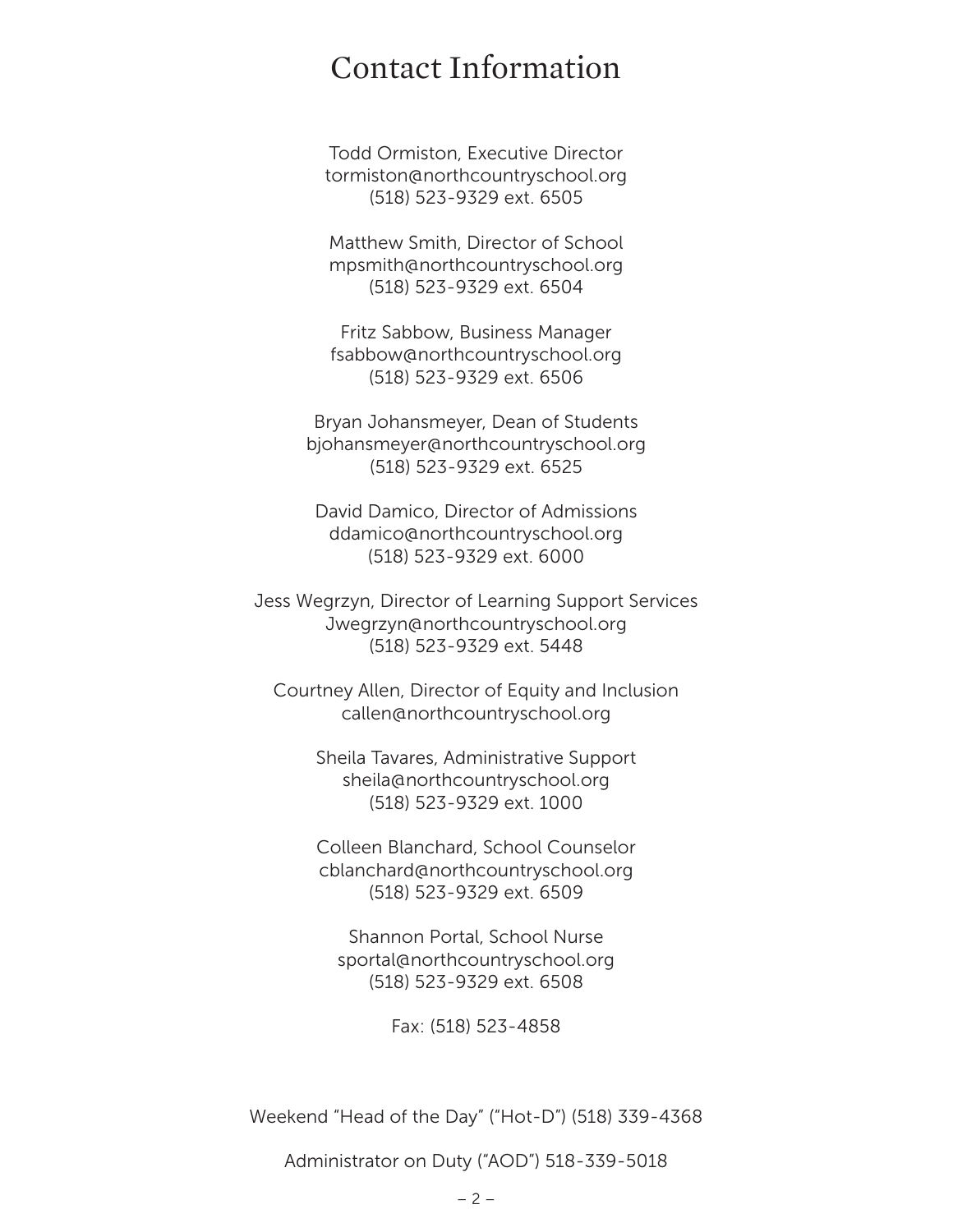## Handbook Table of Contents

#### **SCHOOL PROGRAM**

#### **SCHOOL RULES AND POLICIES**

#### **STUDENTS AND TECHNOLOGY**

#### **FAMILIES AND SCHOOL**

| Packing for School/Clothing List  13 |  |
|--------------------------------------|--|
| Outdoor Gear and Clothing List  14   |  |
|                                      |  |
|                                      |  |
|                                      |  |
|                                      |  |
|                                      |  |
|                                      |  |
|                                      |  |
|                                      |  |
|                                      |  |

#### **SERVICES**

| Attendance at Religious Services 19 |  |
|-------------------------------------|--|

#### **DAY FAMILIES**

#### THE SCHOOL DAY

| Attendance, Health Issues, Holidays,      |  |
|-------------------------------------------|--|
| Late Pick-Up, Snow Days/Bad Weather 19-20 |  |
|                                           |  |
|                                           |  |
|                                           |  |
|                                           |  |
|                                           |  |
|                                           |  |
|                                           |  |

#### HOMENIGHTS/WEEKENDS/SPECIAL EVENTS

| Inviting Boarding Students to Your Home22 |  |
|-------------------------------------------|--|
|                                           |  |
|                                           |  |

#### **APPENDICES**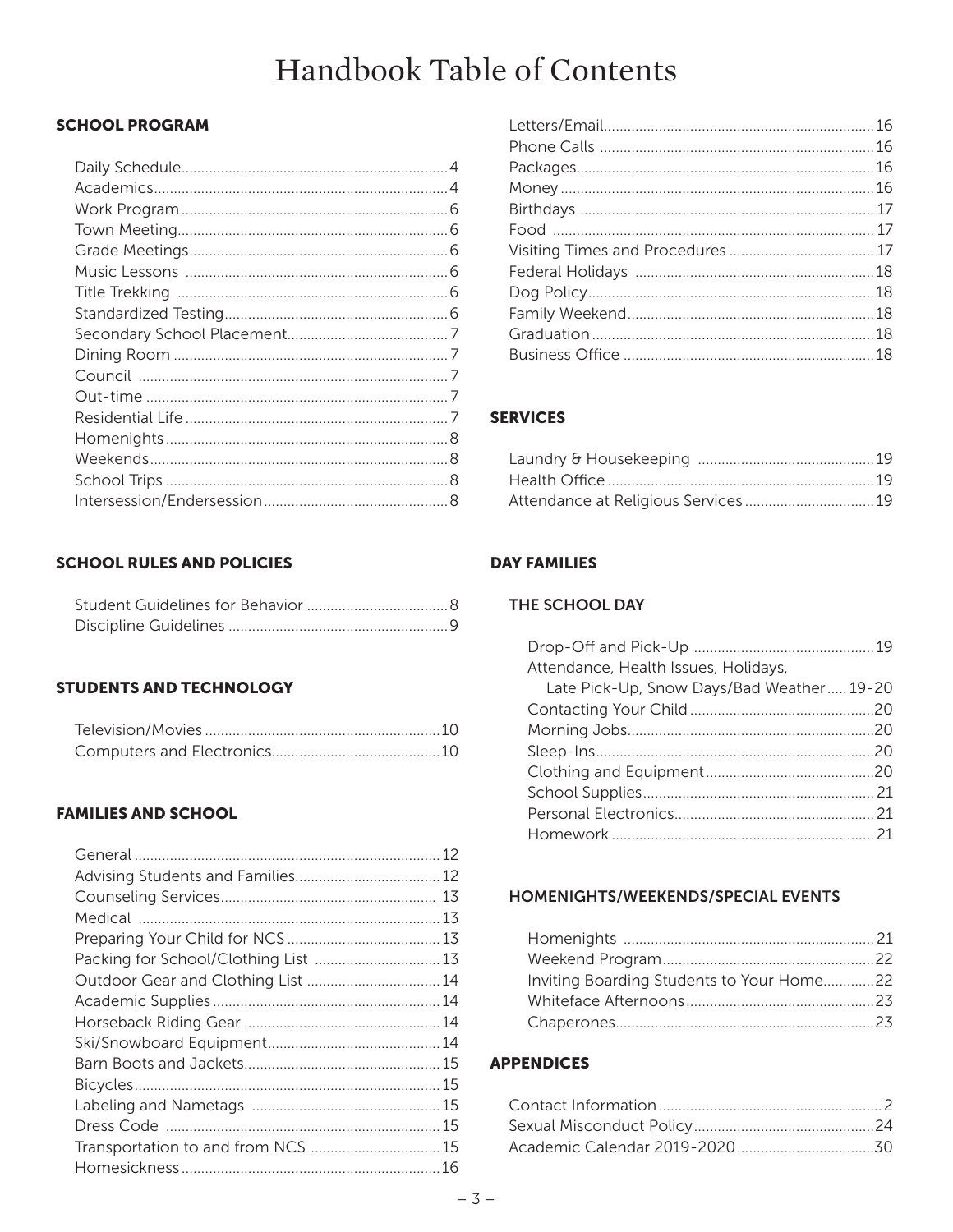#### SCHOOL PROGRAM

#### Daily Schedule

*Monday, Tuesday, Friday AM Classes: 45 minutes / PM Classes: 40 minutes* 8:30-9:15 - 1st Period 9:15-9:20 passing time 9:20-10:05 - 2nd Period 15 Minute Recess 10:20 - 11:05 - 3rd Period 11:05 - 11:10 passing time 11:10 - 11:55 - 4th Period 11:55 - 12:00 - passing time 12:00 - 12:35 - Lunch (35 minutes) 12:35 - 12:50 Council (15 minutes) 12:50 - 12:55 passing time 12:55 - 1:35 5th Period 1:35 - 1:40 passing time 1:40 - 2:20 6th Period 2:20 - 2:25 passing time 2:25 - 3:05 7th period 3:05 - 3:15 passing time / snack 3:15 - 4:30 Out-time (1 hour 15 minutes) 4:45 Barn Chores Begin

#### *Wednesday, Thursday*

*AM Classes: 40 minutes / PM Classes: 40 minutes* 9:00 - 9:40 - 1st period 9:40 - 9:45 - passing time 9:45 - 10:25 - 2nd period 15 Minute Recess 10:40 - 11:20 - 3rd Period 11:20 - 11:25 passing time 11:25- 12:05 - 4th Period 12:05 - 12:10 passing time 12:10 - 12:45 - Lunch (35 minutes) 12:45 - 1:05 Council (20 minutes) 1:05 - 1:10 passing time 1:10 - 1:50 5th Period 1:50 - 1:55 passing time 1:55 - 2:35 6th Period 2:35 - 2:40 passing time 2:40 - 3:20 - 7th Period 3:20 - 3:30 passing time / snack (10 minutes) 3:30 - 4:30 Out-time (1 hour) 4:45 Barn Chores Begin

(This schedule may change depending on fall, winter, and spring terms)

#### Academics

*"A child who reads poorly, spells badly, writes slowly and awkwardly, has little freedom. He is without tools – or his tools are so dull that production and creation are discouraged. Freedom is gained as we acquire ability and skill."*

— Walter Clark

Academic Curriculum: North Country School's core academic and arts/electives programs are based on the conviction that direct experience, acquired in the context of a diverse social, emotional, and academic environment, are the best foundations for learning. The NCS curriculum incorporates best-practices from hands-on, mainstream, experiential and skillbased approaches to learning. These practices reflect an intentional blend of traditional and progressive teaching practices. The curriculum is taught in such a way that students are provided a nurturing environment to both expand their skills and grow their self confidence as they are encouraged to become critical thinkers, creative problem solvers, effective communicators and active collaborators.

North Country School takes pride in providing an academic curriculum and teaching philosophy that allows for individualized instruction and to meet each student 'where they are'. Faculty embrace, engage, and encourage students as unique learners.

Although NCS does not officially distinguish between a "lower school" and an "upper school," there is a distinct transition between the self-contained classrooms of Grades 4-6 and the departmentalized structure of Grades 7-9. These two "divisions" are distinct in their placement in the building as well. Classrooms for Grades 4-6 are at one end of the main building, whereas Grades 7-9 have classes at the opposite end. This configuration allows for an elementary school feel for the younger children and a middle school feel, with multiple transitions, for the older students.

Classes are divided into two basic categories: core academic courses and art/electives. The core academic program for all grades includes English, math, science and social studies/history courses. Students in Grades 4-6 have an additional core reading class. One of NCS's unique graduation requirements is that all students take at least one elective in each of four art/elective categories by the time they graduate from North Country School: studio arts, performing arts, culinary arts and STEM/industrial arts. For their art/elective classes, students in Grades 4-6 experience studio art, performing arts, and culinary arts over the course of the year. Students in Grades 7-9 have more freedom in choosing their art/elective courses. North Country School values diversity in elective offerings and strives to balance students' desires to concentrate on their particular areas of interest with opportunities to explore additional arts/electives that challenge and expand their creative skills.

**Study Hall: North Country School offers two study** hall models. For students in Grades 4-7, study hall is scheduled during the academic day and includes teacher guidance and support. Additionally, students in Grades 4-7 have required study hall on Sunday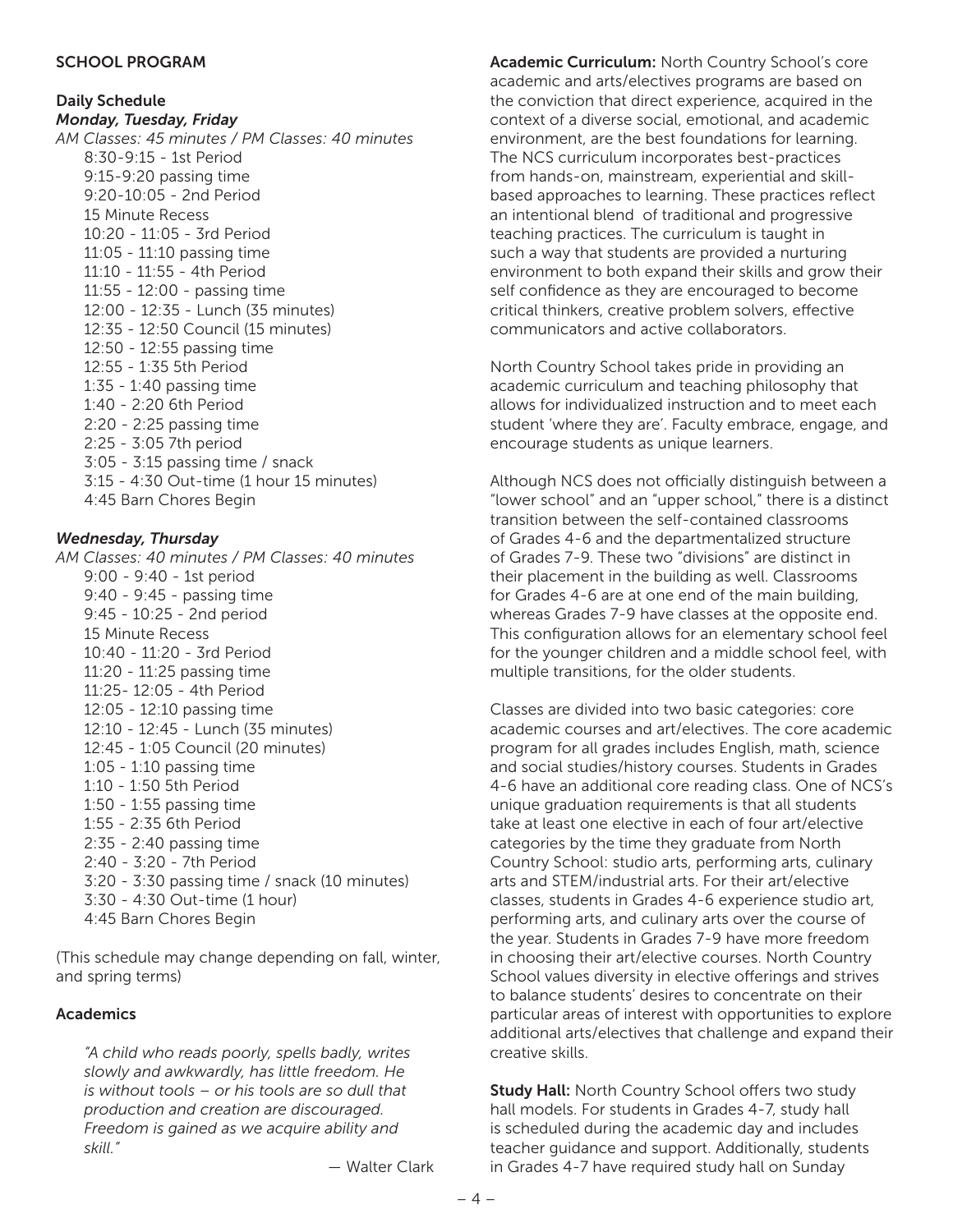mornings in a classroom setting and a regular in-house reading period during week nights. Study Hall for Grades 8 and 9 occur outside of the academic day with supervised study hall times on Monday, Tuesday, and Thursday evenings and Sunday mornings. Students in this study hall model are expected to manage their time and work independently.

Weekly Friday Feedback: North Country School's academic program places an emphasis on processes of learning. Students are actively encouraged to develop a growth mindset about their capabilities. Students receive regular feedback regarding class participation, promptness, and class preparation, in the form of Friday Feedback. These grades are not linked to academic achievement, but instead provide feedback to students about their "school skills," such as answering questions in class, having their homework and books at hand, coming to class on time, and behaving appropriately in a classroom setting. The frequency of these grades is intended to identify and encourage strong academic habits. These grades are not part of a student's transcript but they are shared with families on a weekly basis.

NCS Notes: In addition to weekly progress reports, NCS recognizes student achievement and contributions to the community in the form of NCS Notes. These are a less formal means for communicating about a child's success in the classroom and other parts of the program. NCS Notes are shared with the Director of School, the student's Advisor, the student's Houseparents, the student and the student's family.

End of Term Reports: At the end of each term, student achievement and progress is reported with a threepart report for each class. The first section describes the curricular content covered during the term. The second section is comprised of a basic checklist of skills acquired, performance shown, and participation during the term. The final section of each report includes a narrative that highlights areas of strength and growth witnessed over the course of the term as well as areas where there are opportunities for continued progress. NCS has a non-graded program in that no summative marks are awarded until the Spring Term of a student's Grade 8 year. Grade 8 students receive grades during that term in order to get them better prepared for their Grade 9 year. For Grade 9 students, teachers assign grades in each term so that high school credit can be provided for coursework completed. Additionally, at the midpoint of the fall, and spring terms, each advisor contacts the family with an interim report to update the family about their student's academic progress.

Ensuring the Ability of Students with Disabilities to Participate in the Program: Consistent with its policy prohibiting discrimination, the School is committed to ensuring that students with disabilities are provided

with equal access to its programs. The School will provide accommodations and modifications to ensure a disabled student has equal access to the school's services. Should a student need an accommodation, the School will make an individualized determination of the student's needs and an accommodation plan will be developed.

NCS's Learning Support Program: While learning support usually comes in the form of intervention and accommodations made by classroom teachers, there are situations where a higher level of individualized attention may be required. The NCS Learning Support Services program is available to students in all grades. Learning Support needs are often determined during the admissions process. However, as students grow and learn, we also appreciate that the need for these services may emerge or may no longer be needed. When a change is merited, families are contacted and engaged in the placement process.

NCS offers the following learning support services to students in Grades 7-9:

- Learning Lab is available three days a week to students with relatively light academic support needs, but who might require extra time and support for working on homework assignments.
- Learning Skills is a more intense and personalized tutorial service that meets five days a week and has a student-teacher ratio of 2:1.
- Small Group Study Hall is offered to students who require more guidance in completing their work. This study hall is staffed by faculty members trained to provide study skills support.

Additionally, NCS offers the following learning support services to students in Grades 4-8.

- Reading Lab is a service in which a learning support teacher works two days a week with a small group of students to enhance reading fluency and comprehension skills.
- Writing Lab is a service geared largely to students who need additional support with writing strategies.

English as a Second Language: ESL services are provided to international students to help them attain a higher level of English fluency so as to be more successful in their academic classes. The goal is to graduate from ESL services to mainstream English classes.

Families may request that their child receive ESL support during the admissions process or by contacting Meredith Hanson, International Student Coordinator, mhanson@northcountryschool.org. There are additional fees for ESL services.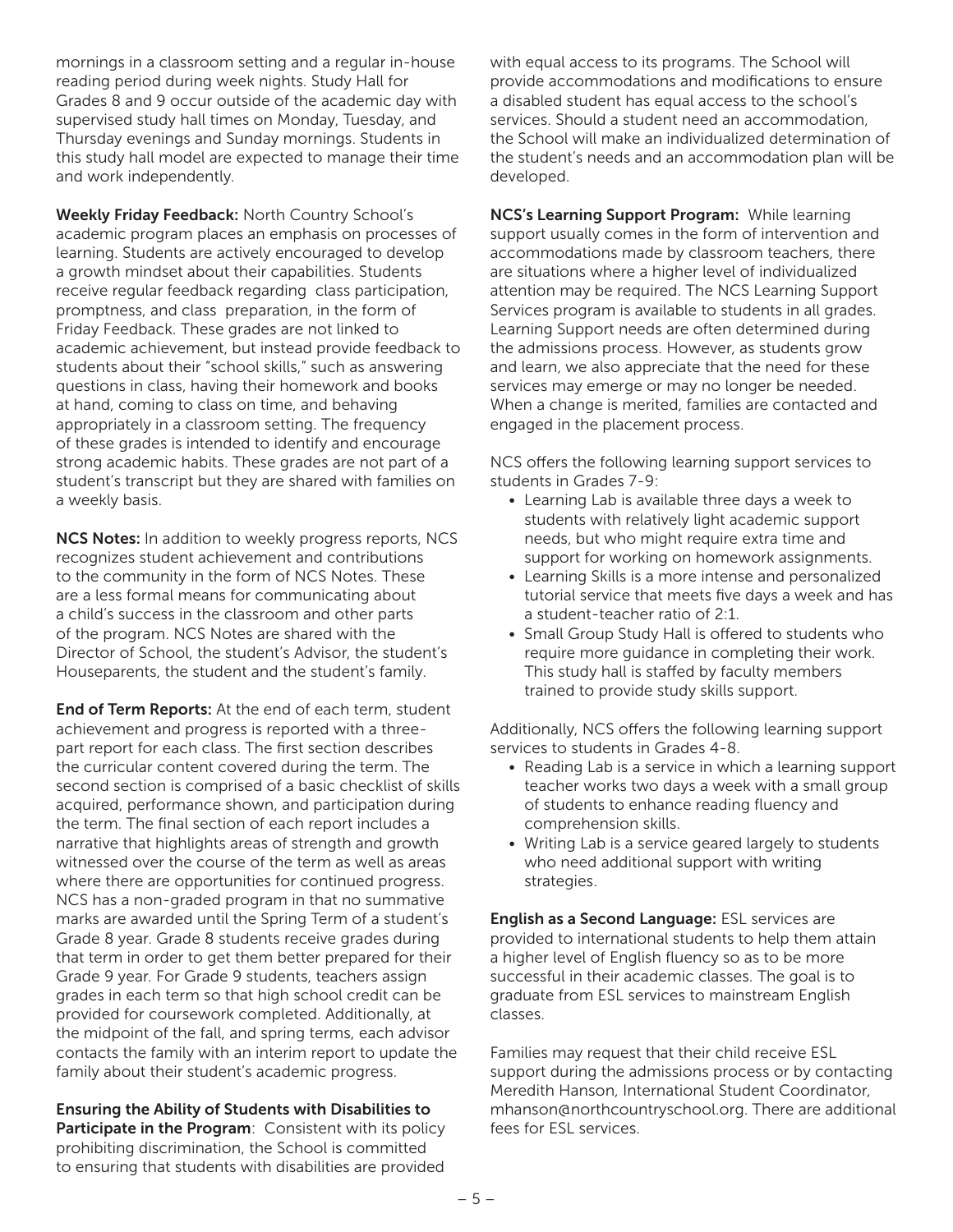#### Work Program

*"Many of these students may never milk a cow again, or chop a tree with an axe, or climb a mountain on skis, or sleep out in the woods on a cold winter night, or try to drive an obstinate pig from one pen to another.*

*No, it is not because we need these specific skills that we learn and practice them. It is because we need to know what it means to undertake jobs no matter how difficult and unpleasant, and see them through to a useful, practical, satisfying finish. What is important is the persistence and determination to stick with a job, no matter how discouraging it may be at times - the confidence and assurance that comes from having successfully mastered a great multitude of demanding situations, either working alone or in cooperation with others."* — Walter Clark

Everyone in the community, adult or child, has a morning or afternoon chore, in which they clean a classroom, the locker areas, their houses, set tables in the dining room, or shovel the walkways to the building. Those assigned to the kitchen or the barn have afternoon jobs as well. These are not "make work" jobs; they are essential to the operation of our school. For this reason, it is a student's responsibility to see that their job is covered, personally or with a "sub," should they be away on a hike or out of school for a visit. Jobs are done on a daily basis and rotate every two weeks.

Throughout the year there are numerous community work-jobs. These include farm and garden harvesting, sap gathering, and cleaning the campus. These jobs may involve the whole school or they may be completed by a smaller group during out-time. At the end of the year, the Jamieson-Roseliep Work Award is presented to the student or students who best exemplify our commitment to helping out in our community through work.

#### Town Meeting

Town Meetings are held on Wednesday mornings and are led by a faculty member, often accompanied by students, and focus on issues important to the community or aspects of living that deserve reflection. Often the inspiration for Town Meetings comes out of daily life; however, certain themes are chosen in order to enhance the educational experience of both our students and the community as a whole. Town meetings are an opportunity for students and faculty alike to participate in meaningful discussion and have the opportunity to share their thoughts with the entire school community.

Grade meetings, held during the week, allow students to meet with their teachers to build a sense of community and strong peer communication. These meetings can provide the opportunity to practice a social curriculum, ensuring that every student feels greeted and learns to listen, speak, and ask questions in turn. Older students typically use their time to work on assignments/projects, meet with teachers, get extra help as needed, or plan a grade-level event. The meetings usually conclude with upcoming news and announcements pertaining to that group. Each grade team decides how best to use this time.

Posting Student Work On Our Website: NCS faculty use the school's website to share student work with the greater world, including families. Permission from a parent/guardian is required to post a child's work and image on our website. The form for this permission is provided in the Family Portal.

Music Lessons: All students are encouraged to engage in a form of musical expression – vocal or instrumental – that develops their ability to read and express a musical score. The school provides individual lessons at no extra cost to families. Music lessons are scheduled on a term-to-term basis. Students in Grades 4-6 can sign up for a music lesson regardless of whether they are in a music class. For students in Grades 7-9, lesson slots are prioritized for students who have demonstrated a commitment to their instrument and are actively engaged in taking a music class so that they can have increased, individualized attention. Children who play an instrument are encouraged to bring it to school. Inquiries regarding music lessons should be directed to Joey Izzo, jwizzo@northcountryschool.org who heads our music program.

Title Trekking: There are 46 mountains over 4,000 feet in New York State, all within the Adirondack Park. Those who have climbed them are known as "46-ers." Students are invited to climb the literary heights of adventure, fantasy, and intellect as they read through 46 books to become "Literary 46-ers." The range of challenge matches the difficulty of our various "High Peaks." Students who scale all 46 literary peaks have their name entered on the school's Title Trek plaque. To find out more information about the title trek program, parents may contact Sierra Grennan at sgrennan@ northcountryschool.org and/or Melissa Orzechowski at morzechowski@northcountryschool.org.

**Standardized Testing** Students applying for admission to private secondary schools are required to take the Secondary School Admissions Test (SSAT). We administer this test at North Country School twice in the fall and once in the spring. Grade 8 students usually take the SSAT test in April and then take the SSAT again during the October and/or December as a Grade 9 student. If there are questions about standardized

#### Grade Meetings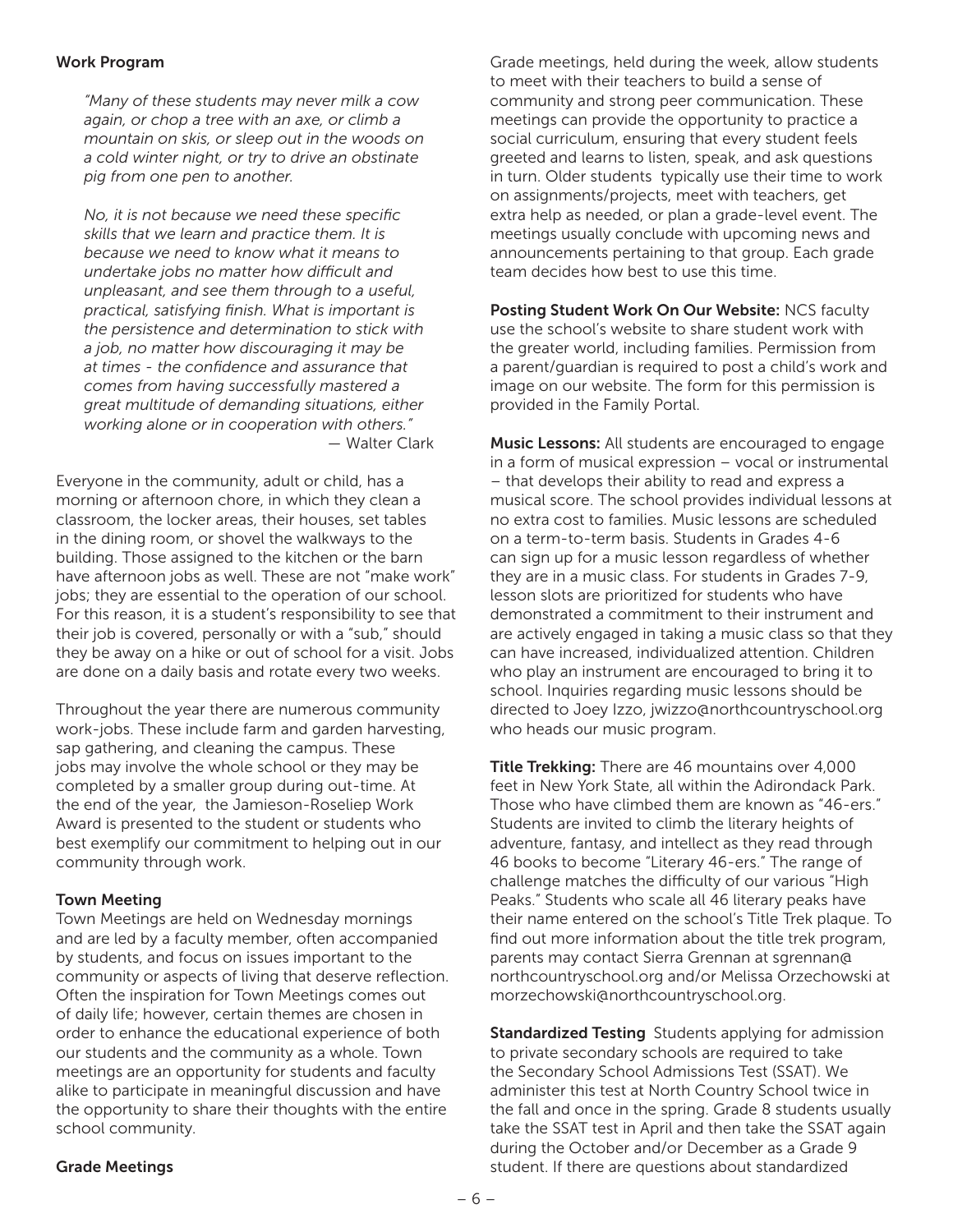testing, please contact Meredith Hanson at mhanson@ northcountryschool.org.

TOEFL: Students for whom English is a second language often need to take the TOEFL test as part of the secondary school admissions process. The school offers an opportunity for Grade 9 students to take the TOEFL at a nearby testing site. Students in lower grades will take the TOEFL Junior test. Any families that wish to have students tested at other times, or when students are in other grades, need to notify the school at least two months prior to the test administration date. Contact Meredith Hanson, International Student Coordinator, mhanson@northcountryschool.org to make these arrangements.

#### Secondary School Process

Most Grade 9 students apply to independent secondary schools. Families of 9th graders receive a summer communication explaining the secondary school placement process that includes procedures for visiting schools with their child, the application process, and the SSAT test dates. In the fall term, Grade 9 students prepare and write their essays, practice interviewing, and complete their applications. Most of our 9th graders schedule visits to the secondary schools they are applying to for the week after our Thanksgiving break. These visits are coordinated with Bryan Johansmeyer (bjohansmeyer@northcountryschool.org). Also, in early spring, families sometimes elect to take their students for a revisit to some of the secondary schools seen earlier in the year.

Each year a number of admissions officers visit NCS to talk with students about secondary schools. Rarely, Grade 8 students and their families may consider being part of the secondary school placement process. If this is the case, we will work with a child and family to counsel them on the appropriate secondary school placement.

#### Dining Room

Meals are served three times daily in the dining room. In addition, three snacks – mid-morning, before out-time, and after out-time – are served by our kitchen. Students are required to attend all meals unless excused by the nurse. In accordance with both the school´s dress code and philosophy, students are required to wear clothing to the dining room that is not only appropriate in terms of style and function, but also hygienic. Each student is greeted at the door and has their hands checked for cleanliness by a teacher before sitting down for meals. Students are assigned to tables of six (five children and an adult table head) on a two-week rotation. Within the assigned period a child will be "waiter" on two or more days. The school community will establish a brief silence before the table head at the first table sits down for the meal to begin. The table head serves the meal, reinforces table manners, and oversees the

conversation and behavior at the table. Students are encouraged to try a little of everything that is served. A reluctant student may request a "no-thank-you" portion.

Grade 9 students are given the opportunity and responsibility to serve as a table head at dinners and on weekends. Visiting families who would like to sit with their child at a meal should make arrangements with a faculty member beforehand.

#### Council

*When each school introduces and trains each child of society into membership within such a little community, saturating him with the spirit of service and providing him with the instruments of effective self direction, we shall have the deepest and best guarantee of a larger society which is worthy, lovely and harmonious.* — John Dewey

Following meals, students stay at their tables for Council. This is a meeting in which announcements are made by children and adults concerning special activities, upcoming weekend trips, community recognition, lost or found items, and news about school or world events. Additionally, any visitors or special guests are introduced to the community. Council is a time each day when the school as a community checks in to reflect and re-chart our course. Grade 9 students help to facilitate lunch Council throughout the year, one of many public speaking and leadership opportunities that our seniors experience during their last year at NCS.

#### Out-time / Afternoon Activities

Out-time is the School's organized, daily physical activity period that generally takes place outside. Students hike the school's wooded trails, ride horses, and learn to climb and rappel on the school's climbing venues. Activities such as sledding, skiing, skating, orienteering, wood splitting, and other community work-jobs are examples of out-time offerings throughout the year. Team sports such as soccer, basketball, and Nordic skiing are also offered at this time. Students choose from a list of out- time offerings during lunch. There are some activities that are required throughout the year, such as community- wide workjobs, but for the most part, out-time is an opportunity for children to explore and experience activities based on their own interests.

#### Residential Life

The residential program provides safe and nurturing, family style houses for eight to eleven children comprised of all ages and a variety of cultures, countries, and regions. Of the six houses, some might be single gender residences while others will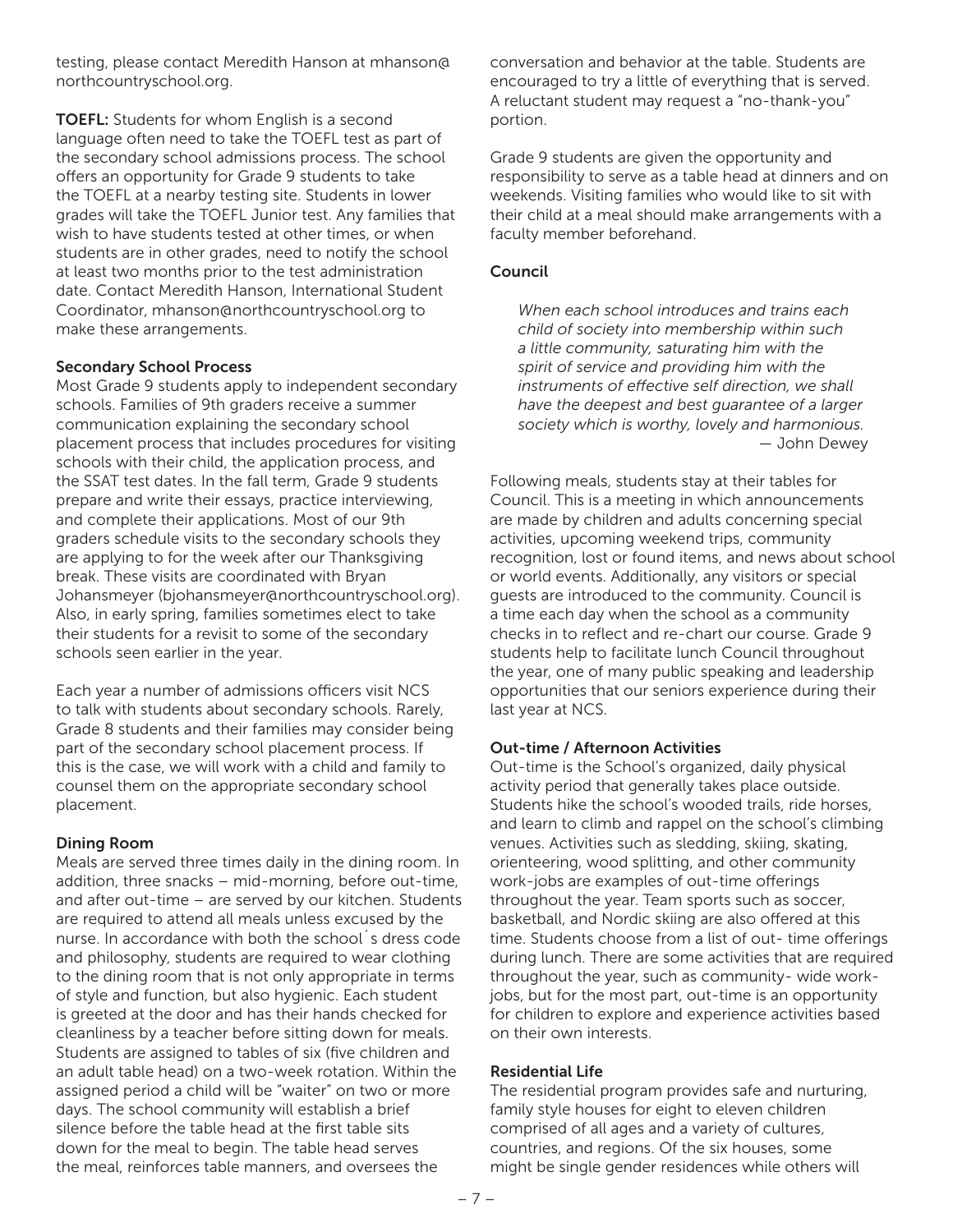be mixed gender, depending on enrollment. NCS boarding students practice and experience how to live with one another in accordance with the school's mission and values. The daily routines and special activities that occur in the houses are intended to develop responsibility, mutual respect, self-confidence to communicate with peers and adults, and skills to resolve conflicts. Students also share the pleasures of reading time, games and special events, and preparing and sharing weekly house meals. Primary houseparents, who live in the house with the students, and the support houseparents, are also teachers who share their knowledge and special interests with students.

#### **Homenights**

The schedule on Wednesdays provides a time in the houses for students to attend to housekeeping and laundry, as well as time for bonding as a house group. After classes, students go to their lockers in the ramp and, under the supervision of one of their houseparents, go through the clothing and other belongings that have accumulated during the week. These are sorted and the majority is taken back to the house. Once at the house, the children bag their dirty clothes, put away clean laundry, clean their room, and make up their beds with fresh linens. Children eat a home cooked meal in their houses, which they help prepare, and share an activity as a house. Examples of homenight activities include: sledding on the Lake Hill, tobogganing or ice skating in Lake Placid, going to a movie, watching a video at home, building forts in the woods, and playing games as a house or with another house at the Upper Field.

#### Weekends

Weekends include a broad range of outdoor recreational activities on and off campus, as well as scheduled study hall time on Sundays. Art rooms, the library, and media center are usually open for some time during the weekend. Weekend days may be organized around a particular seasonal theme such as Garden Harvest in the fall, and Holiday Open Houses in the winter. Students go hiking and mountain climbing almost every Saturday of the school year. There is also ample time on weekends for children to read, practice a musical instrument, and enjoy their friendships. Each weekend day is organized and overseen by a faculty member considered the Head of the Day ("Hot-D") and the Administrator on Duty "AOD"). One highlight of each weekend is the Saturday night activity, an all-school event planned by the Hot-D.

#### School Trips

Students travel off campus frequently as part of the academic, residential, outdoor, and weekend programs. For general off-campus daily activities, we do not necessarily contact a parent/guardian ahead of time. If there is an academic or residential life related, offcampus overnight activity, we will contact a parent/ guardian ahead of time.

Each grade goes on a class trip at some point during the school year. The purpose of these required trips is to enhance the experiential educational opportunities for the students and offer each class a chance to bond around a shared experience. The trips get longer and more ambitious as students get older. Typically, the trips for Grades 4-6 are two days in a comfortable setting, the Grade 7 trip is two days in more of a backcountry setting, the Grade 8 trips are three or four days, and the Grade 9 trip is up to ten days long. The aim of the Grade 9 trip is to engage in field study that is strongly related to work done in the classroom. In past years, students have traveled to the Four Corners of the Southwest and taken Outward Bound sailing trips in the Florida Keys.

#### Intersession/Endersession

During Intersession week, at the end of Winter Term, students do not have regularly scheduled classes; instead they have an assortment of offerings from which to choose that involve a more in-depth study of one or two activities a day. Examples of past classes include: African dancing and drumming, basket weaving, cooking, costume design, dark room photography, ice climbing, poetry writing/performance, pop-up band, set building, stop-motion animation, telemark skiing, telescope building, and woodcarving, to name a few. Students can choose to enroll in full-day activities, or they can divide the time between morning and afternoon half-day electives. Most activities meet on campus or in the surrounding mountains or community.

Endersession happens at the end of the year and runs in a similar manner to Intersession, the exception being that a large number of students are involved in the play and the drill team, and have less elective choice if they are already committed to those activities.

#### SCHOOL RULES AND POLICIES

*"We are here at North Country School to help each other learn and grow, each to his or her greatest potential. This means encouraging the growth of our bodies, our minds, our hearts, and our spirits. This also means learning to care for the entire community, both the people in this community and the greater environment."* – Walter Clark

#### The Basic Rules of Behavior

North Country School focuses on creating a culture of civility at school and upholding the community standards upon which the faculty collectively agree. To achieve this goal, we specify expectations, use clear language when engaging students, and respect the community around us.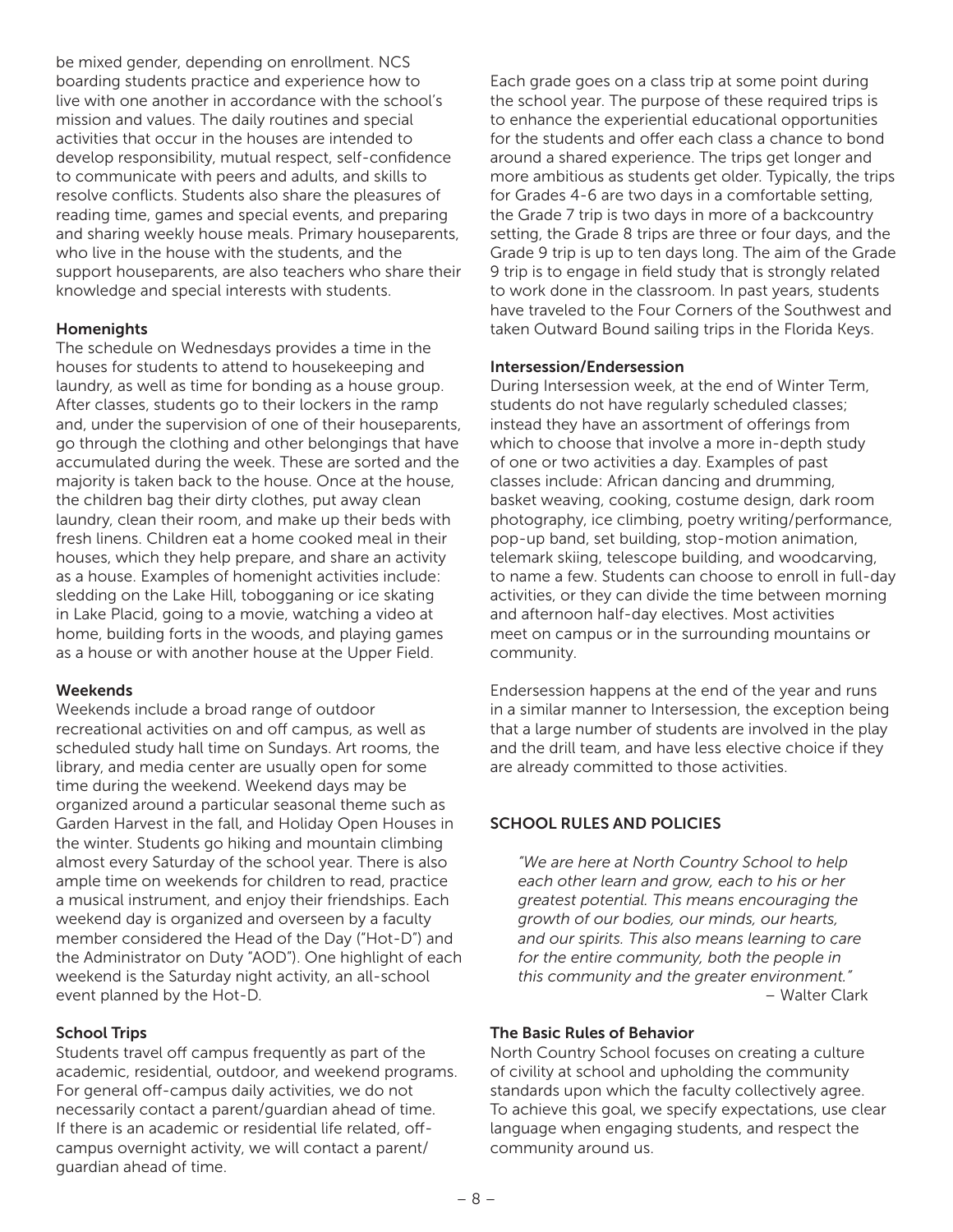We have three basic rules: do no harm to yourself, do no harm to others, and do no harm to the property. We also have additional rules and expectations.

#### Student Guidelines for Behavior

North Country School faculty members are dedicated to encouraging behavior that supports growth and discourages behavior that works against the health and safety of the individual or community. We value community and feel that we learn and grow best in the context of many caring relationships. If you behave kindly, respectfully, and gently you will grow, learn, and feel like you belong to a caring community that will continue to nurture and protect you. If you do anything to hurt yourself, another person, or the larger community of people, activities, property or land around you, you will probably feel that you are less connected to the community.

There are, of course, different levels of harm that can be done to oneself, others, and the physical community. We expect students to make mistakes, and we will do our best to use those mistakes as opportunities for learning. We will encourage students to know themselves well and to practice resolving conflicts before they become too big. There are times, however, when adults need to intervene and help guide the conversation between students.

Every member of the NCS community deserves respect, even in the midst of conflict. Respect means remaining mindful and courteous; it means making time to listen and trying to understand what the other person is saying. It means being willing to stop what you are doing in order to solve a conflict or situation that needs dialogue.

It is important to note that we expect an NCS student to exhibit respect for oneself, others, the community, and the property, whether they are on campus or elsewhere, and whether school is in session or not. Students will be proactively counseled on the importance of reflecting on the impact of their choices. We will educate children about the reality that their behavior, even when students are away from school, may cause harm to others in this community or adversely impact the community of NCS, and may result in a disciplinary response from the School.

Misuse of technology (please refer to the Acceptable Use Policy in the appendix of this handbook), use of drugs, alcohol, tobacco or e-cig products (vaping), and any violation of the law are some examples of behavioral choices that may violate the Basic Rules of Behavior.

#### Discipline Guidelines

*Children, along with all humans, can only take a small amount of correction at a time, and the effectiveness of any corrective measure is almost in direct proportion to the amount of positive affection, satisfaction, and consideration that a person is receiving.* – Walter Clark

#### Proactive Discipline

We approach discipline in a few ways at North Country School. The first approach is proactive discipline. It involves getting all community members involved in the process of creating a nurturing space to inhabit. A significant amount of time at the start of the year is dedicated to building a caring community. Individuals who feel a sense of safety and belonging as well as actively engage in the establishment and understanding of community norms are more likely to uphold them. As part of this approach, students and staff are encouraged to model appropriate behaviors and remind and redirect others before rules are broken. If community rules are broken, North Country School guides community members to a restorative discipline approach.

#### Restorative Discipline

Restorative Discipline is a whole-school, relational approach to building school climate and addressing student behavior that fosters belonging over exclusion, social engagement over control, and meaningful accountability over punishment. Its practices replace fear, uncertainty, and punishment as motivators with belonging, connectedness and the willingness to change because people matter to each other." (www.irjrd.org/restorative-discipline-in-schools)

At North Country School, restorative discipline is a comprehensive approach to working with students when they make mistakes. A restorative approach gives students a chance to fix a problem. When all affected parties are satisfied with the outcome and the problem has been fixed, the violation has been restored. There are no prescribed outcome or consequences in the NCS restorative discipline model but the process is meant to repair relationships, be respectful to all parties involved and be relevant and realistic. All teachers are encouraged to use restorative practices in working with students. That being said, the restorative discipline model requires time, the establishment of a safe space and trust between students and faculty members. When any of these critical pieces are missing, work will be done (sometimes with the help of the Dean of Students and/or school counselor) in order to establish these foundational elements.

#### Reactive Discipline

Reactive discipline is reserved for those times when students engage in behaviors that are considered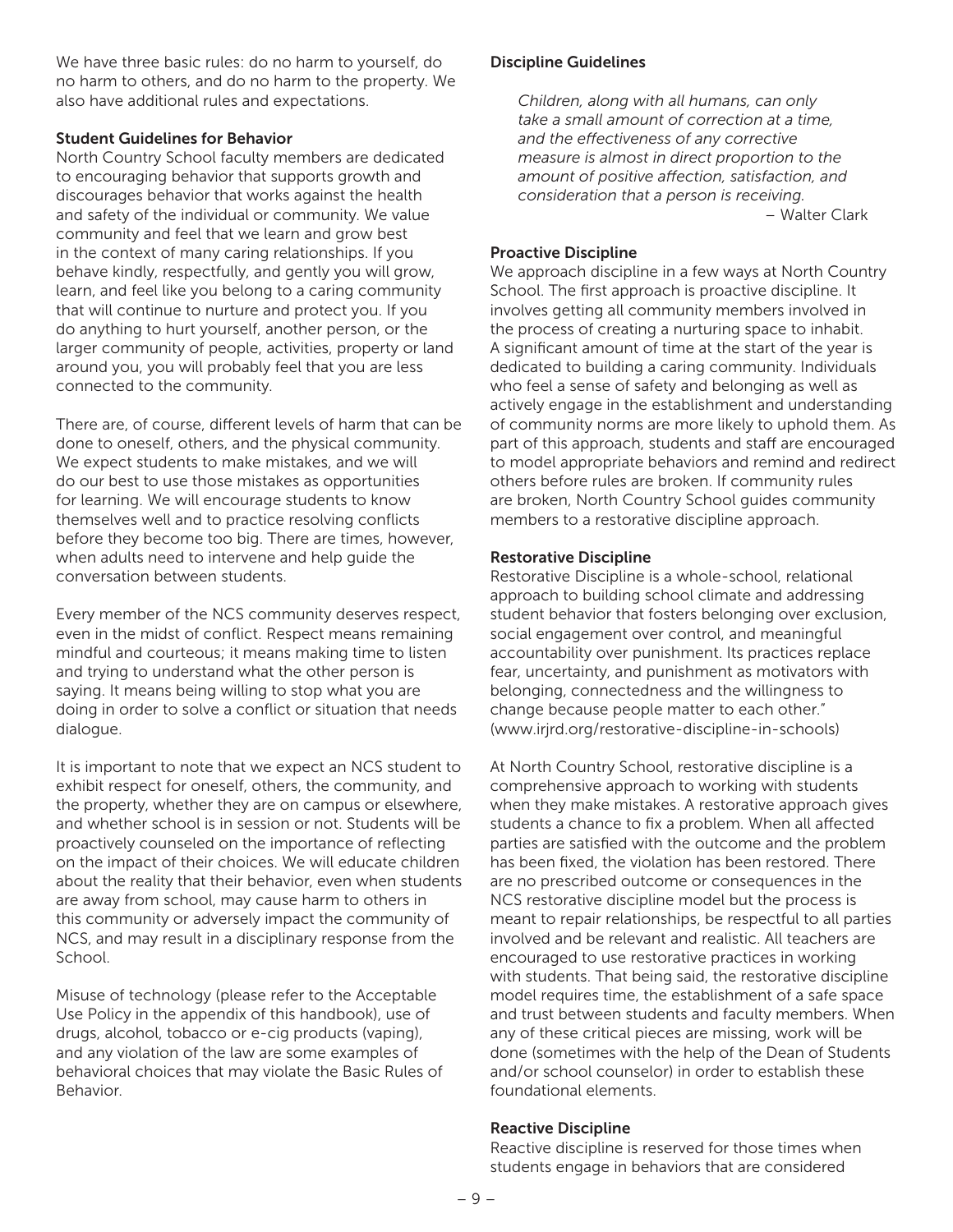harmful to themselves or the community. It is also employed when all efforts to prevent, defuse, and contain have been exhausted. Discipline at NCS is highly individualized and does not follow a specific chart or set of rules. It is designed to help students progress in a meaningful way. Some possible outcomes of reactive discipline at NCS may include in-school suspension, at-home suspension, and, on rare occasions, dismissal from school.

#### STUDENTS AND TECHNOLOGY

Television and Movies: It is the policy of North Country School to avoid network or cable program broadcasts during the school year except, on occasion, some significant newsworthy events. Magazines and the daily paper may be found in the school library, and students have supervised access to information on the Internet.

Our common practice is that only movies with G, PG, and PG-13 ratings are shown. Even so, faculty must be aware of the reason for the PG-13 rating in particular, as some of these films may not be suitable. Therefore, we have started to use Common Sense Media as well to gain their "age" rating. On occasion, a staff member may consult with the Director of School to determine the imperative of showing an R-rated movie to older students as an outgrowth of their class studies (Lord of The Flies, or Schindler's List, or Cold Mountain, for example).

Computers and Electronics: Simplicity is at the root of our lives here, as is sound education, which today involves many electronic aids. The school has enough computers and other electronic technology to meet the educational needs of every student. Therefore, students will not need nor be permitted to use their personal computers or other personal electronic devices for academic purposes.

Personal Music and Reading Devices: Boarding students may bring a modest compact stereo or media (MP3) player for their rooms. Personal electronic devices are restricted to student rooms because NCS seeks to preserve community spaces as places where meaningful interactions occur. The one exception to this rule will be for off campus trips that involve a car ride of two or more hours. With permission of a supervising faculty member, students may bring a personal music device on such a trip and will be subject to the rules established for the use of the music device on the trip. Only music and recorded books are permitted on personal electronic devices. Devices containing movies, games, videos, and apps are not permitted, and will need to be placed in the student's valuables if brought to school. This includes devices that have the potential for other capabilities,

for example mobile (cellular) Internet connectivity (iPod Touch, iPad, Kindle Fire, Surface, etc.), even if that capability is disabled. Given this, we suggest to the families that their child have a simple and "feature limited" player that has only music and/or recorded books already loaded (Students do not have the ability to load music at school)  $-$  a "player for school" so to speak. Similarly, e-book readers (e.g., Kindle) must be of the non-cellular variety, and may not contain movies, games, videos or apps.

We appreciate that when traveling to and from school surrounding school breaks, a student may bring to school one or more types of devices that are not allowed for personal or academic use while here, including cell phones, DVD players, tablets, and gaming systems. If this is the case, the device(s) will be held in the student's valuables until traveling back home.

Headphones: Students may bring their own headphones to NCS; however, we would urge that students bring a relatively inexpensive pair if they plan on using headphones at the main building. Headphones are ubiquitous and hard to keep track of. Headphones may only be used during study halls, and/or in some classes with the explicit permission of supervising teachers. Please know that we are unable to keep track of headphones from day to day and that an inexpensive pair for use in the main building is the recommended course. North Country School maintains a supply of headphones at the main building for student use.

Tablets: Kindle Fire, Nook HD, Nexus7, NextBook, Surface, and other tablet computers are not permitted. Many of these devices are currently sold as e-book readers, but devices in this category are also capable of displaying full motion video, playing games, and running apps or programs that extend the capabilities far beyond that of displaying reading material or playing audiobooks. If these types of devices are brought to campus, they will be stored in a student's "valuables".

Personal cameras: These include digital, film, or video cameras, and may be used only with permission of a houseparent or teacher, and during special occasions and events only. At all other times cameras will be kept in the student's valuables.

Phones, media players, iPads, tablets, and other devices may not be used as digital camera replacements. Personal cameras generally stay at the houses, but can accompany a student on weekend trips and for special school events with the permission of trip and event leaders.

In summary, the following is a list of what is **allowed**:

• Media (MP3) players lacking cellular internet access containing only music or, audiobooks (no videos, movies, games, or apps)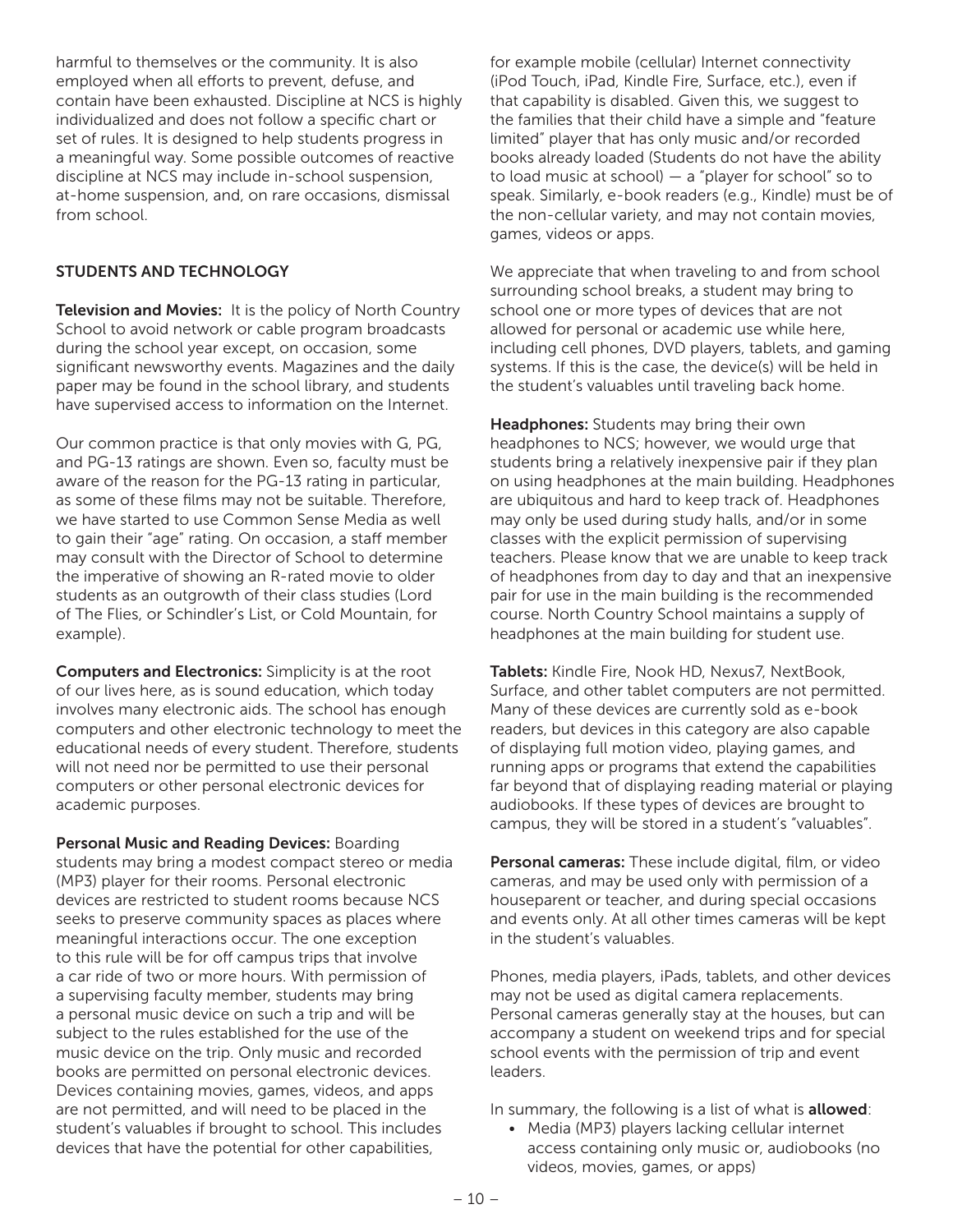- E-book readers lacking cellular internet access containing only reading material, audiobooks, or music (no videos, movies, games, or apps)
- Film or digital camera for special occasions
- Ipod
- Cell phones for travel only (except Grade 9 students)

Grade 9 Cell Phone Privilege: Our conservative approach to cell phones and social media, as well as our commitment to reduced screen time and avoidance of passive technology creates a unique environment that isn't available to most teenagers in school today. We also want to make sure that graduates are prepared for secondary school by including more experience with the responsible use of technology. Grade 9 students may bring a cell phone or tablet (iPad, Kindle Fire, etc.) for their use for one half-hour before they get ready for bed on Monday, Tuesday, and Thursday nights. All Grade 9 students who wish to use a cell phone during the designated times must have signed permission from a parent/guardian and must abide by all of the cell phone policy rules. Cell phones are only to be used in designated areas of the house as well as on special trips where they are provided as an extra level of safety. This is a privilege that is being offered by the school and can be revoked for misuse at the discretion of houseparents, the Dean of Students, or the Director of School.

Acceptable Media Players and e-Readers: There are still many devices currently on the market that fulfill our requirements, and the good news is that most of them are under \$100. Without the need for WiFi, videos, and games, manufacturers are able to give you more features that matter, like small size, great battery life, and high quality audio. Media Players and e-Readers are only to be used within the house.

- The most widely known media player in this category is the Apple iPod Shuffle.
- Much like the iPod shuffle, the Sony Walkman Sports MP3 Player also has no screen, but it is water resistant, and the entire unit is molded into the in-ear headsets.
- Portable Music Players by SanDisk: All of these offer expandable memory and 15-24 hour battery life.

#### DAY STUDENTS AND TECHNOLOGY

Day Students' Personal Electronics: Day Students should never bring media players to campus except when specifically allowed by a trip leader or teacher (in general we say that trips over two hours might be ones on which students are allowed such players). However, movies, games, and videos are not allowed, therefore devices capable of displaying movies, games or videos are not permitted at any time. This includes devices

(iPod Touch, iPad, Kindle Fire, or equivalent) that have the potential for other capabilities as well, including Internet connectivity (even if that capability is disabled such devices will be collected if brought to school). Given this, we suggest that day students have a simple and "feature limited" player that has only music and/or recorded books already loaded — a "player for school trips," so to speak.

Cameras: Cameras are welcome only during special occasions such as Halloween celebrations and class trips or other special events or when specifically requested by a teacher or houseparent. Students will be informed when these events are happening and that they are allowed to have cameras. Phones, iPads, tablets, and other devices may not be used as a digital camera replacement.

Cell Phones: Day students are not allowed to bring cell phones to school at any time. If media players, cameras, or cell phones are brought to school when not allowed, we will return the device to the parents or guardians and ask that it not return to campus for the remainder of the term.

Academic Technology: The school has ample computers and other technology needed to meet the educational needs of our students. Students will not need nor be permitted to use personal electronic devices for academic purposes. This includes but is not limited to laptops, tablets, video/voice recorders, cameras, and media players.

Most Day Students, especially in Grades 7-9, need to work on computer-based assignments at home and at school. Most student work is done and managed through Google Suite. This is a web based system that can be assessed both at school and home.

If you have any questions about a student's home computer's compatibility with our computers, please contact Devon Jacobs (djacobs@ncstreetops.org).

#### STUDENT ACCEPTABLE USE POLICY AND COMPUTER AGREEMENT

Although North Country School is a media-reduced environment, we appreciate the educational value provided by appropriate use of technology. As a boarding school, we also seek to provide ways for healthy communication and connection between students, families, and friends. At the same time, we also acknowledge the potential mishaps and inappropriate use of these forms of technology.

Therefore we have an Acceptable Use Policy that is written with our community's basic Code of Conduct in mind - Encourage learning and growing. Do no harm to yourself, others, the community, or property.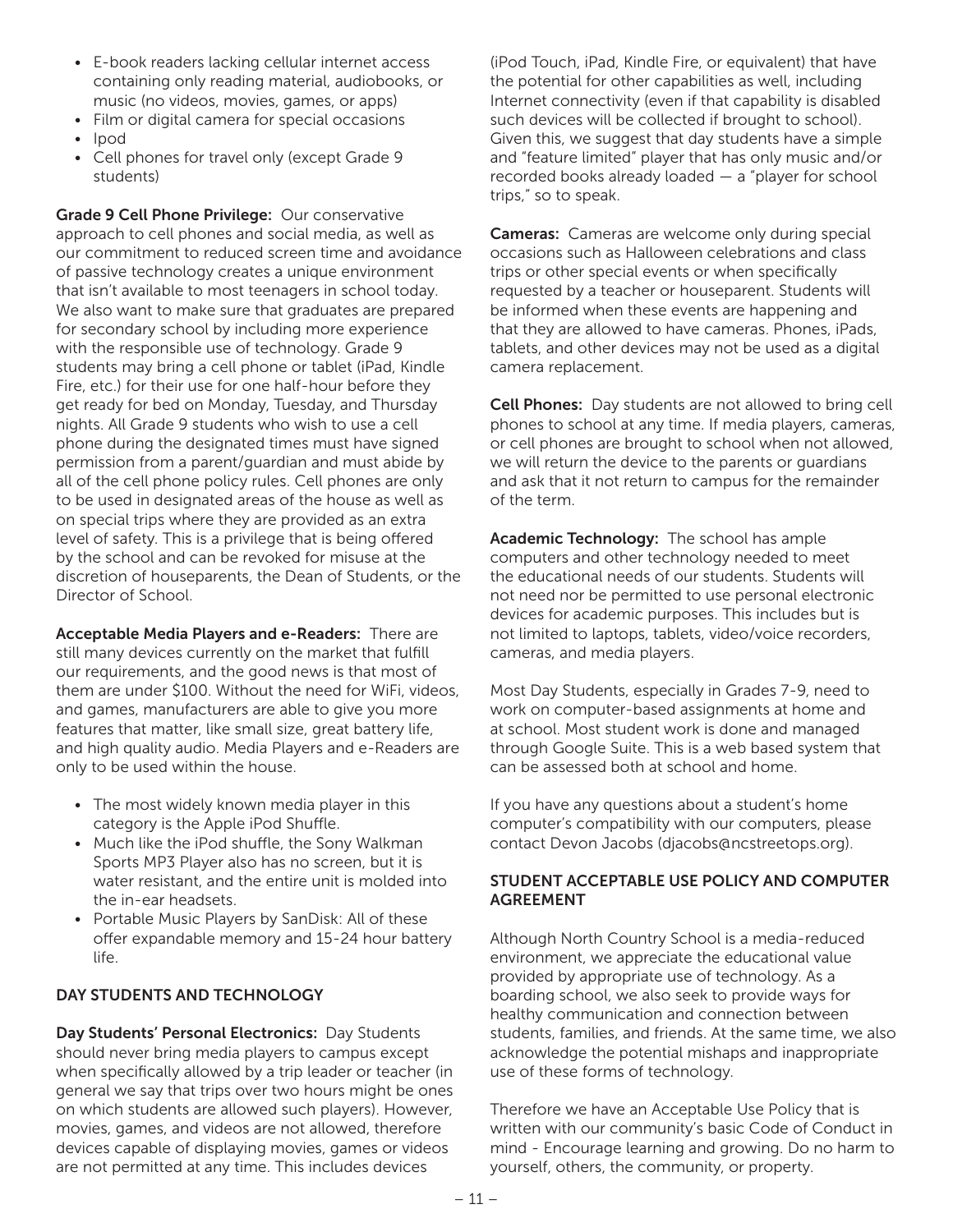A copy of this policy and agreement can be found in the appendix of this handbook. It was also sent to families earlier in the summer to review with their child(ren) and to sign and return to NCS. These forms are reviewed with the students as part of their technology orientation, during which they will be provided an opportunity to ask clarifying questions. If you have any questions concerning student technology use or the Acceptable Use Policy or Computer Use Agreement, please contact Matt Smith, Director of School; Devon Jacobs, Director of Technology; or Bryan Johansmeyer, Dean of Students.

#### FAMILIES AND SCHOOL

#### General

We want to work closely with families. We invite families to speak with us often. Here are some of the topics about which parents might like to have information during the year and the people who can provide that information:

| Academic Program  Matt Smith,         |                                      |
|---------------------------------------|--------------------------------------|
|                                       | Director of School                   |
| Instructional SupportJess Wegrzyn,    |                                      |
|                                       | Director of Learning Support         |
|                                       | Services                             |
| Counseling/AdvisingColleen Blanchard, |                                      |
|                                       | <b>School Counselor</b>              |
| Discipline Bryan Johansmeyer,         |                                      |
|                                       | Dean of Students                     |
| <b>Health and Dietary</b>             |                                      |
|                                       | ConcernsShannon Portal, School Nurse |
| <b>Instrumental Music</b>             |                                      |
|                                       | Lessons Joey Izzo, Music Program     |
| Residential LifeBryan Johansmeyer,    |                                      |
|                                       | Dean of Students                     |
| Secondary School                      |                                      |
|                                       | PlacementBryan Johansmeyer,          |
|                                       | PlacementCoordinator                 |
| Ski Program                           |                                      |
|                                       | Coordinator  Bryan Johansmeyer,      |
|                                       | Ski Program                          |
| TechnologyDevon Jacobs,               |                                      |
|                                       | <b>Technology Director</b>           |
| Thanksgiving and                      |                                      |
| Graduation EventsSheila Tavares,      |                                      |
|                                       | Administrative Support               |
| Travel, Visiting, and                 |                                      |
| WeekendsSheila Tavares,               |                                      |
|                                       | Administrative Support               |
|                                       | Bryan Johansmeyer,                   |
|                                       | Dean of Students                     |
| Admissions and                        |                                      |
| Financial Aid David Damico,           |                                      |
|                                       | <b>Admissions Director</b>           |
|                                       | Rachel Carter,                       |

|                                | <b>Admissions Associate</b> |
|--------------------------------|-----------------------------|
|                                |                             |
| Supporting NCSChristie Borden, |                             |
|                                | Director of Advancement     |
|                                | Todd Ormiston.              |
|                                | <b>Executive Director</b>   |

#### Advising Students and Families

Many teachers will assume the role of advisor for one to four students. An advisor's first obligation is to keep the communication with families clear, open, current and accurate. The second obligation is to provide individual support to the student. Your student's advisor is your first point of contact within NCS; however, we understand you may develop close ties with the school nurse, counselor, houseparents or other teachers during your child's NCS career. The advisor can help you navigate the NCS system of communication and make sure you're receiving a high level of responsiveness when/if you have a concern or question.

When pairing advisors and advisees, an attempt is made to match an advisor with a student with whom they have regular contact or some shared interests. Consideration is also given to the best match between student and advisor and between family and advisor, as well as to the balance of students and families one advisor serves.

Families and students receive a feedback form or program survey a couple times each year. This periodic review is critical for continued management of the Advisor Program. A student's advisor may change from year to year or remain the same during the student's NCS tenure.

#### General advisor communication timeline for families:

- Introductions: via email, phone or in-person prior to the beginning of Fall Term and/or on move-in day at NCS
- Initial check-in: typically for boarding families and within the first week of Fall Term
- Midterm progress reports (fall, spring)
- Advisor Letters: cover letters that accompany each term report

Advisors may elect to spend time with their advisory groups outside the designated Town Meetings (usually 2x/term) and can be called upon to assist with outfitting your child with winter gear, toiletries, footwear or the much-needed haircut! Advisors contact families to obtain permission for any purchases or services for your child.

Colleen Blanchard, School Counselor, oversees the Advisor Program (ext. 6509) cblanchard@ northcountryschool.org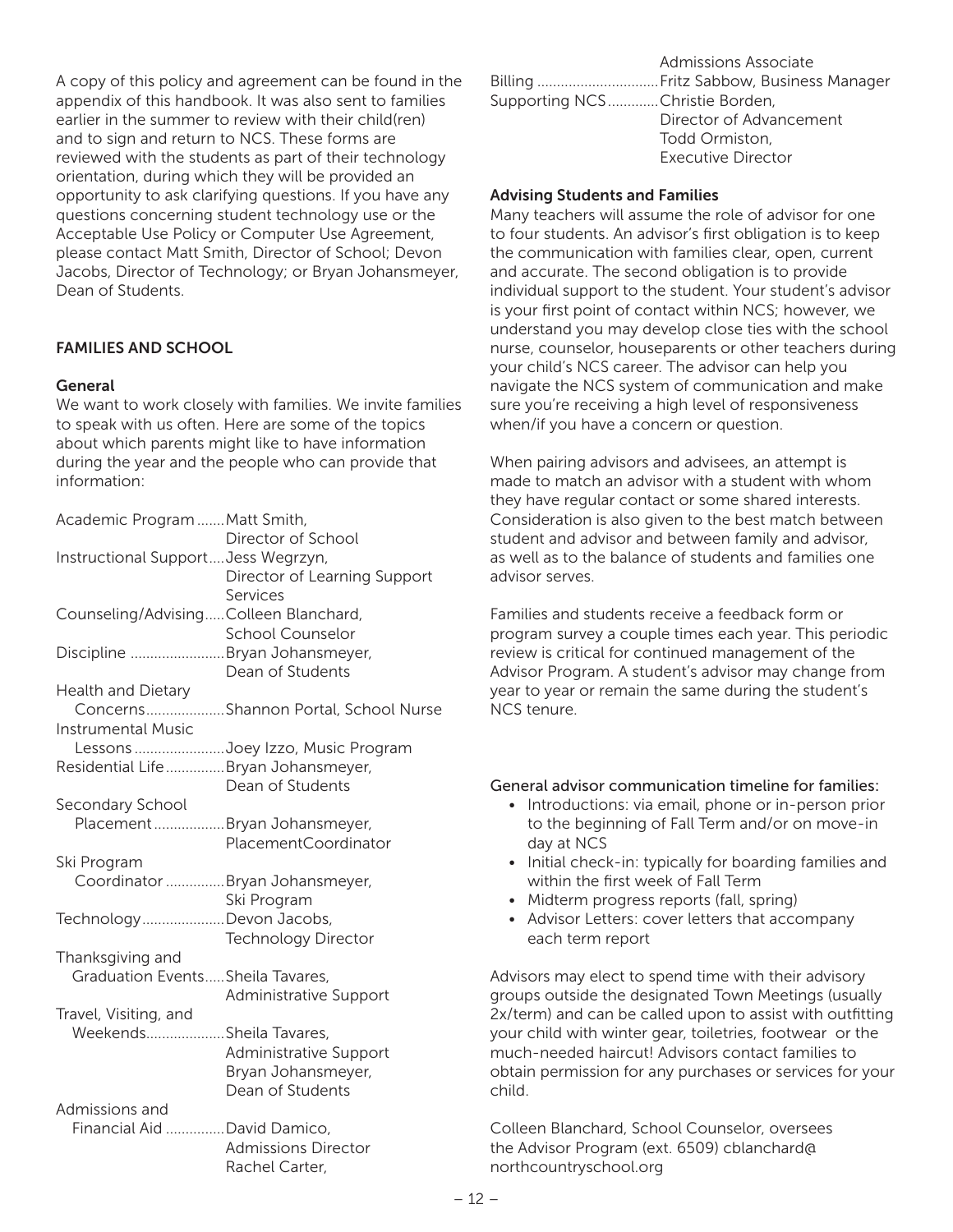#### Counseling Services

Colleen Blanchard is the NCS school counselor. Her primary responsibilities include counseling students, coordinating counseling services with outside providers, whether home-based therapists or therapists in the Lake Placid community, teaching lessons related to students' social-emotional growth (Life Skills classes and workshops), training and educating faculty, working closely with parents and local service providers as well as consulting and collaborating with the administrative team. Colleen completed her MS in Clinical Mental Health Counseling from SUNY Plattsburgh in 2019 and recently was the therapist and treatment coordinator at Mountain Lake Academy.

#### Medical

New York State licenses our school nurses, Shannon Portal and Jessica Jeffery. They are required by law to comply with the Scope and Standards of Professional School Nursing Practice. These standards require that all students have a current health form on file at the start of each academic year.

The health form and physical examination form (signed by a physician) should be completed and returned to the health office at least two weeks before the start of school. Please note the immunizations that are now required by New York State before a child may enter school, and make sure that your child's are up-to-date. The parent/guardian authorization must be completed for medical treatment. This provides your permission should your child need medical treatment. It also has an emergency contact's information if we cannot reach you directly.

All non-emergent appointments, such as orthodontic, dental or eye exams, must be scheduled at home prior to the opening of school or during school breaks. If your child requires emergency orthodontic, dental, or eye care you will be notified, and a local provider will evaluate your child. Please be sure to provide NCS with a copy of your child's current health insurance card (as requested on the Health Form) to allow the hospital and doctor's office to bill your insurance directly. Otherwise, you will be billed directly by the medical provider for your child's care. If you choose, you may put a credit card on file with the North Country School's business office for this purpose.

If you have any questions or for further information, please email Shannon Portal at: sportal@ northcountryschool.org.

#### Preparing Your Child for NCS

Uncertainty about the details of a new venture often adds to a child's anxiety. Make sure your child gets as much of a feeling for school as possible before arriving. Feel free to call the Admissions Office with any questions concerning the routines of school life and

encourage your child to visit our website. Make getting ready for school a joint effort. Have your child see what they already own from the clothing list and what is needed. Help your child pack. In addition, personal electronics (handheld electronic game systems, cell phones, DVD players, and PDAs) are not allowed to be kept by students and will be stored in your child's "valuables" if brought to school. Please refer to the technology section of this handbook for a more specific list of appropriate electronic devices.

Reminder: our school policy is that candy and gum are not to be brought to school.

#### Packing for School/Clothing List

Please remember to label all clothing and belongings with a permanent marker or a stitched tag prior to arrival at school.

Winter clothing should come in September, as we often get snow and freezing temperatures in late October or early November.

A clothing checklist is included in the Family Portal. Below is the clothing list for your convenience. After almost 80 years of receiving children for the school year and moving them through the seasons, we are confident that this list is comprehensive. Please do not choose to omit any items on this list, as they are all needed during the school year. At the same time, please do not send more than what is listed. When you receive your first phone calls your child they will tell you what is missing or needed. It is wise to consult with houseparents whether requested items are indeed needed or allowed at school before you send additional articles.

#### Quantity Item

| Pants: Jeans or work pants (no pre-torn  |
|------------------------------------------|
| jeans, no skin tight or low-riding       |
| styles)                                  |
| Long Sleeve Shirts                       |
| Short Sleeve T-Shirts (not muscle shirts |
| or spaghetti straps)                     |
| Shorts (mid-thigh or longer length, no   |
| pre-torn, no short-shorts, no skin       |
| tight or low-riding styles)              |
| Lightweight Sweaters or Sweatshirts      |
| (can be cotton)                          |
| Underwear                                |
| <b>Heavy Cotton Socks</b>                |
| <b>Sturdy Sneakers</b>                   |
| Dress-up Outfits                         |
| Lightweight Pajamas                      |
|                                          |
| Warm Pajamas                             |
| Warm Bathrobe (must be worn during       |
| shower time)                             |
| Bathing Suit                             |
|                                          |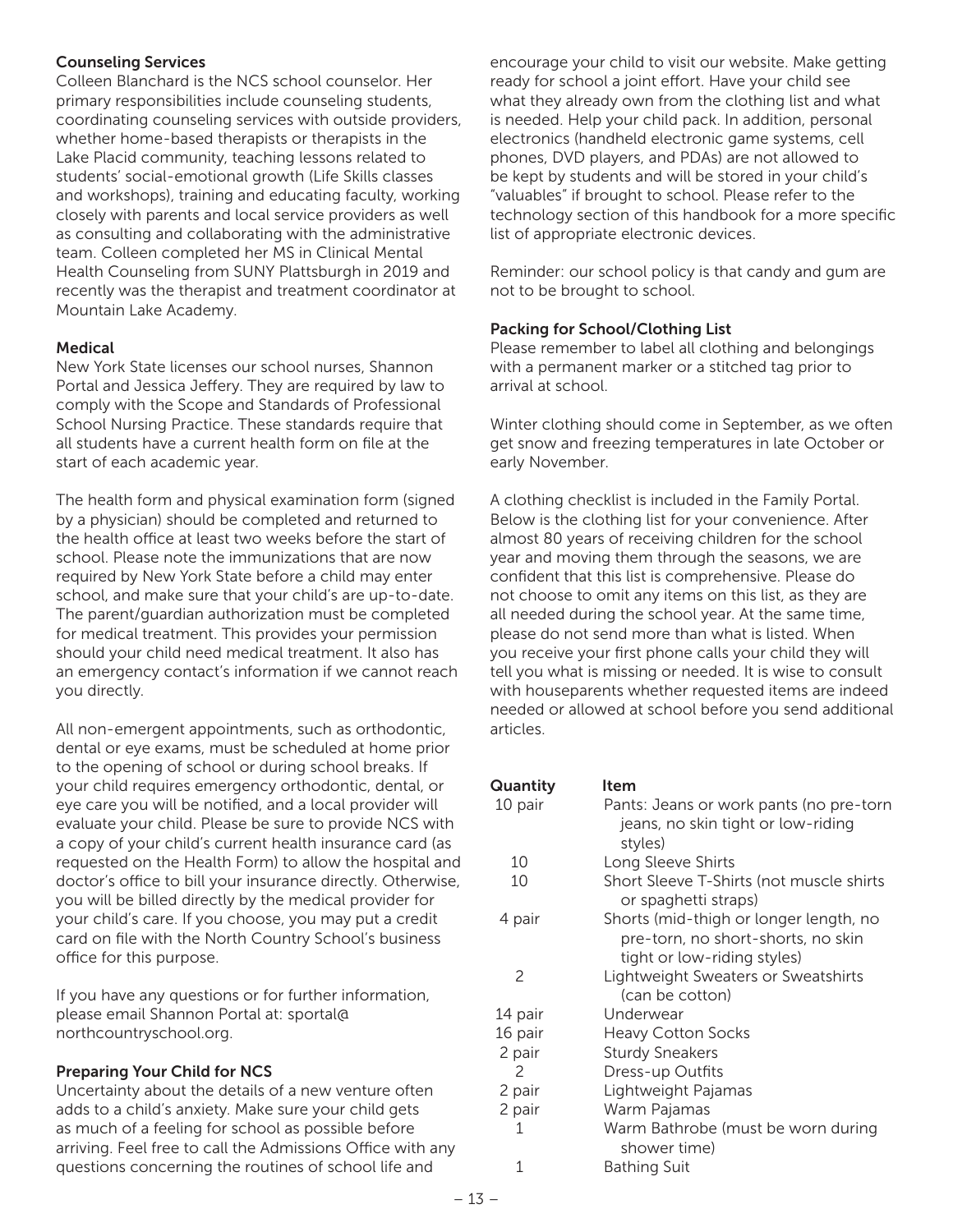Toiletries: Shampoo, toothpaste, three tooth brushes, comb, hygiene products, skin care, lip balm, deodorant, dental floss, contact lens supplies

#### Outdoor Gear and Clothing List

Included in the summer mailing is a complete outdoor clothing list. Below is that list for your convenience. We supply students with all non-personal items needed for day and overnight trips: warm sleeping bags, crampons, snowshoes, water bottles, back packs, day packs, sleeping pads, and tents. Therefore students do not need to bring any of this gear. However, sometimes students bring their own sleeping bag, and we encourage your child to bring a personal water bottle. If your child wants to bring a sleeping bag, make sure it is lightweight and compact. Down is light and compact but expensive, and it loses its insulating value when wet. If you feel you want to send a sleeping bag, then consider getting one filled with Polarguard, Hollofil or Quallofil. Be sure to get a stuff sack and mark both bag and sack with your child's name.

| Quantity       | Item                                                                                        |
|----------------|---------------------------------------------------------------------------------------------|
| 1              | Barn Jacket (an old winter coat or lined<br>jacket)                                         |
| 1 pair         | High Rubber Boots (the insulated variety<br>are particularly useful throughout the<br>year) |
| 1 pair         | <b>Insulated Winter Boots</b>                                                               |
| 1 pair         | <b>Hiking Boots</b>                                                                         |
| 1 pair         | Work Gloves (e.g.: insulated leather)                                                       |
| 1              | Winter Parka (with room for layers)                                                         |
| 1 pair         | Snow pants                                                                                  |
| 1 set          | Rain Gear (pants and jacket)                                                                |
| 2              | Wool or Fleece Hats                                                                         |
| 1 pair         | Warm Winter Mittens or Gloves                                                               |
| 1 pair         | Kinco Gloves for Tow Rope at the Ski<br>Hill and/or Winter Barn Chores                      |
| 1              | Fleece Neck Warmer                                                                          |
| $\overline{3}$ | Long Sleeved Wool or Fleece Sweaters<br>(NO COTTON!)                                        |
| 1 pair         | <b>Wind Pants</b>                                                                           |
| 1              | Fleece or Wool Long Sleeved Shirt                                                           |
| 1 pair         | Fleece Pants (non-cotton)                                                                   |
| 2 sets         | Non-Cotton Long Underwear (Please<br>read the label)                                        |
| 4 pair         | Wool or Non-Cotton Socks for Hiking<br>and Snow Boots (Please read the<br>label)            |
| 1 pair         | Nylon Sock Liners for Hiking                                                                |
| 1 pair         | <b>Boot Gaiters for Hiking</b>                                                              |
| 1              | Flashlight or Head Lamp with Extra<br><b>Batteries</b>                                      |
| $\mathbf{1}$   | <b>Water Bottle</b>                                                                         |

#### Optional Gear

- 1 Ski Helmet (may be rented)
- 1 Ski Goggles
- 1 Bike Helmet
- 1 Backpack for Books

If you cannot find what you need in your local stores, the list below may be of help.

| Campmor      | Phone: 888-226-7667               |
|--------------|-----------------------------------|
|              | Online: www.campmor.com           |
| <b>FMS</b>   | Phone: 888-463-6367               |
|              | Online: www.ems.com               |
| Lands' End   | Phone: 800-963-4816               |
|              | Online: www.landsend.com          |
| L.L. Bean    | Phone from USA/Canada:            |
|              | 800-441-5713                      |
|              | Online: www.llbean.com            |
|              | Phone from United Kingdom:        |
|              | 0-800-891-297                     |
|              | Phone from all other countries:   |
|              | (International Access Code)       |
|              | $+207 - 552 - 3028$               |
| RFI          | Phone: 800-426-4840               |
|              | Online: www.rei.com               |
|              | International: 253-891-2500       |
| Sierra       |                                   |
| Trading Post | Phone: 800-713-4534               |
|              | Online: www.sierratradingpost.com |

#### Academic Supplies

The school provides all books and other classroom supplies (binders, paper, pens & pencils, etc.) The school also has desktop computers, Chromebooks, and other technology needed to meet the educational needs of our students.

#### Horseback Riding Gear

We provide riding helmets for all students. If students want to bring their own, they must meet ASTM F1163 standards and bear an "SEI Approved" label or else, by law, we cannot allow them to be used. Students will need boots they can ride in. It is not necessary to buy riding boots, but if they intend to use their hiking boots for riding, the boot must have a heel on it. (This prevents the entire foot from sliding through the stirrup.)

#### Ski/Snowboard Equipment

All students participate in our alpine ski/snowboard program. A helmet is required for all students. The school is able to rent alpine ski or snowboard equipment (skis and poles or snowboard, boots, and helmet) for your child at a local ski shop. Since children rapidly outgrow such equipment, many parents have found renting more economical than buying. If you choose to rent, this charge will be added to your bill. If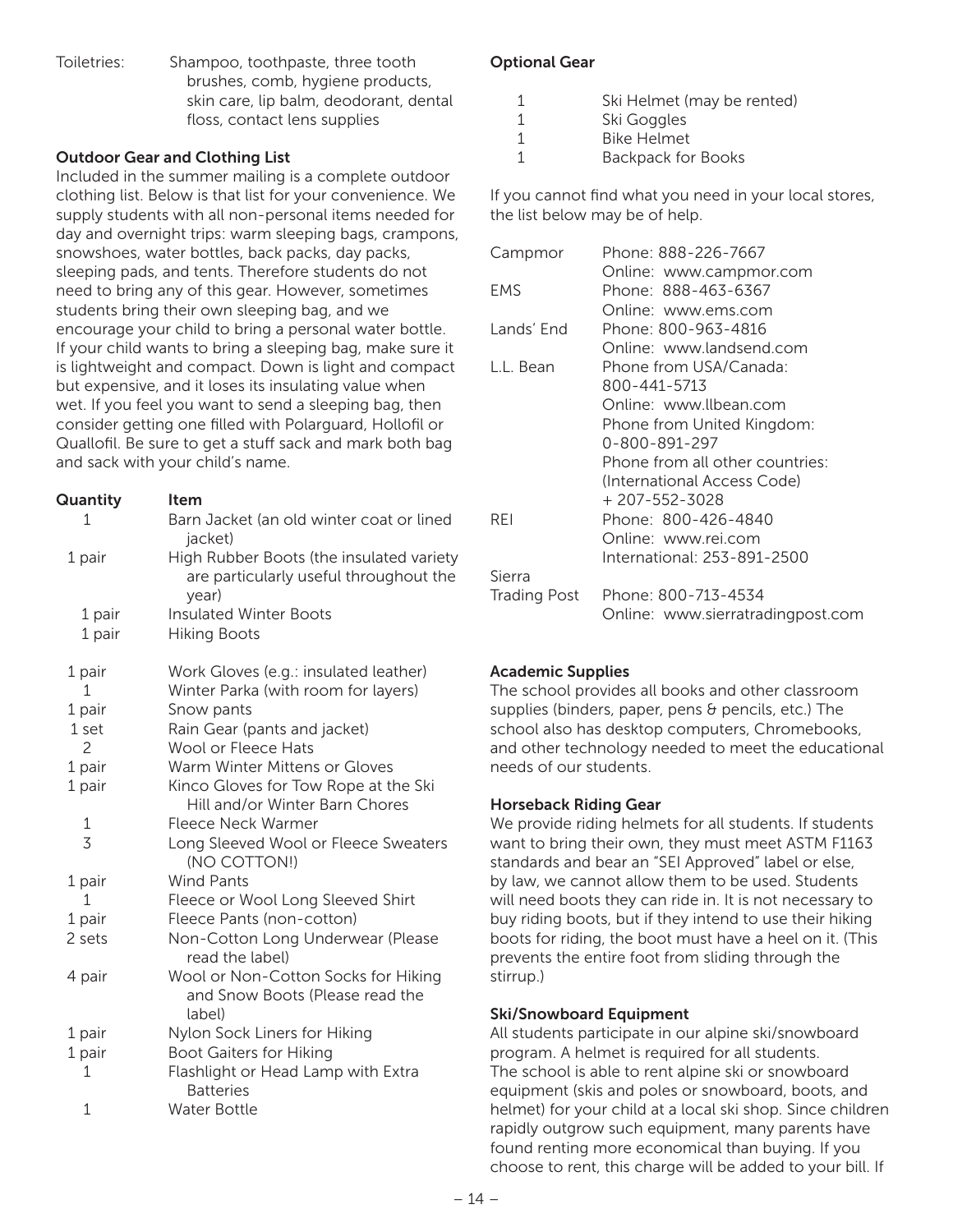you are considering buying ski/snowboard equipment, please keep it simple and durable. Please contact Bryan Johansmeyer at bjohansmeyer@northcountryschool. org with any questions.

#### Barn Boots and Jackets

Students are required to have a barn jacket and barn boots for barn chores. If you choose to send a barn jacket and/or boots with your child, know that most children prefer to pull the jacket on over other warm layers of clothes, so a bit large is OK. Choose a jacket that can get dirty – really dirty – never-use-it-foranything-else dirty. If you have them, an old pair of wind or rain pants that can be pulled on for barn chores will be helpful as well.

In fall and late spring, non-insulated rubber barn boots are acceptable for barn work. However, as soon as freezing temperatures begin (around the end of October), the rubber boots are not warm enough. This is when students begin wearing insulated winter boots. North Country School has a large supply of uninsulated barn boots that can be loaned to students during the beginning and end of the year. We highly recommend that students come to school with an insulated pair of dedicated barn boots for the year. For some students, these boots take the form of a sorel type boot that can also be used for playing in the snow and winter hiking. For other students, a neoprene style muck boot is preferred.

#### **Bicycles**

School-owned bicycles will be provided for supervised trips and for use around campus. New York State Law (and NCS) requires that all bike riders wear a helmet. Please ensure that your student brings a bike helmet. They are welcome to bring their own bikes as well, for the school year, but this is not a necessity.

#### Labeling and Nametags

Books, combs, musical instruments, duffels, tennis rackets, hats, electronic devices – everything – needs to be labeled with your child's name. Sanford Sharpie markers work well on sneakers and raincoats, but nothing can beat sewn-in nametags for permanence. (iron-on labels often come off in the first wash.) Sew nametags doubled over like a tab at the back of the neck or back of the waist of clothing and at the tops of socks. We encourage you to involve your child if possible in sewing nametags; there is nothing like an investment of time to encourage responsibility for one's belongings.

#### Dress Code

Dress Code at North Country School is representative of how we lead our daily lives. While we spend much of our time outside working at the barn, playing in the outof-doors, and taking care of day-to-day work jobs, we are first and foremost students and teachers, and

our appearance is important.

We believe we have found a workable and appropriate dress code of "neat, clean, and durable" that can be further defined as:

- no rips or tears in any clothing, no pre-torn fashions are to be worn during the academic day
- no hats or hoods covering heads may be worn into the dining room at any time (hats may be worn while working in the kitchen and in classrooms at the teacher's discretion)
- no pajama wear may be worn to school with the exception of certain school events
- no shorts worn over long underwear or leggings may be worn during the academic day with the exception of certain school events
- closed toe shoes and socks must be worn in the Main Building during the academic day, to the barn, at out-times, and on all work jobs
- no advertising or promoting of alcohol, tobacco, drugs, profanity, or any other inappropriate message permitted on any part of clothing
- at the barn, long pants and boots are required at all times
- at the barn, students should wear snow pants, snow jackets, insulated winter boots, and at least have in their possession insulated gloves and an insulated hat during the winter.

North Country School requests that clothing be appropriate for the classroom as well as non-academic time. Students will be asked to return to their house or locate an appropriate piece of clothing in their locker if they are not in dress code or if their choice of clothing falls outside of what is deemed appropriate. Any faculty person may request that a student change their clothing and, if need be, request support from the Dean of Students or Director of School. A pattern of disregard for the NCS dress code may result in a disciplinary response.

#### Transportation to and from North Country School

School wishes to facilitate the most efficient and practical travel to and from school for students. We chaperone trips to and from 7 East 96th Street, at the corner of Fifth Avenue in New York City—\$135. JFK Airport—\$325; Albany Airport—\$100 on designated travel days (see school calendar) during the school year. If transportation is required for your child on a day other than the designated travel days, there will be extra charges posted to your account (Albany Airport—\$300; Plattsburgh Airport—\$75; Saranac Lake Airport—\$50; Westport Train Station—\$50). In addition, there will be an extra fee to pick up students from any airports other than Albany, Plattsburgh, or Saranac Lake on designated travel days.

Faculty members serve as drivers and chaperones,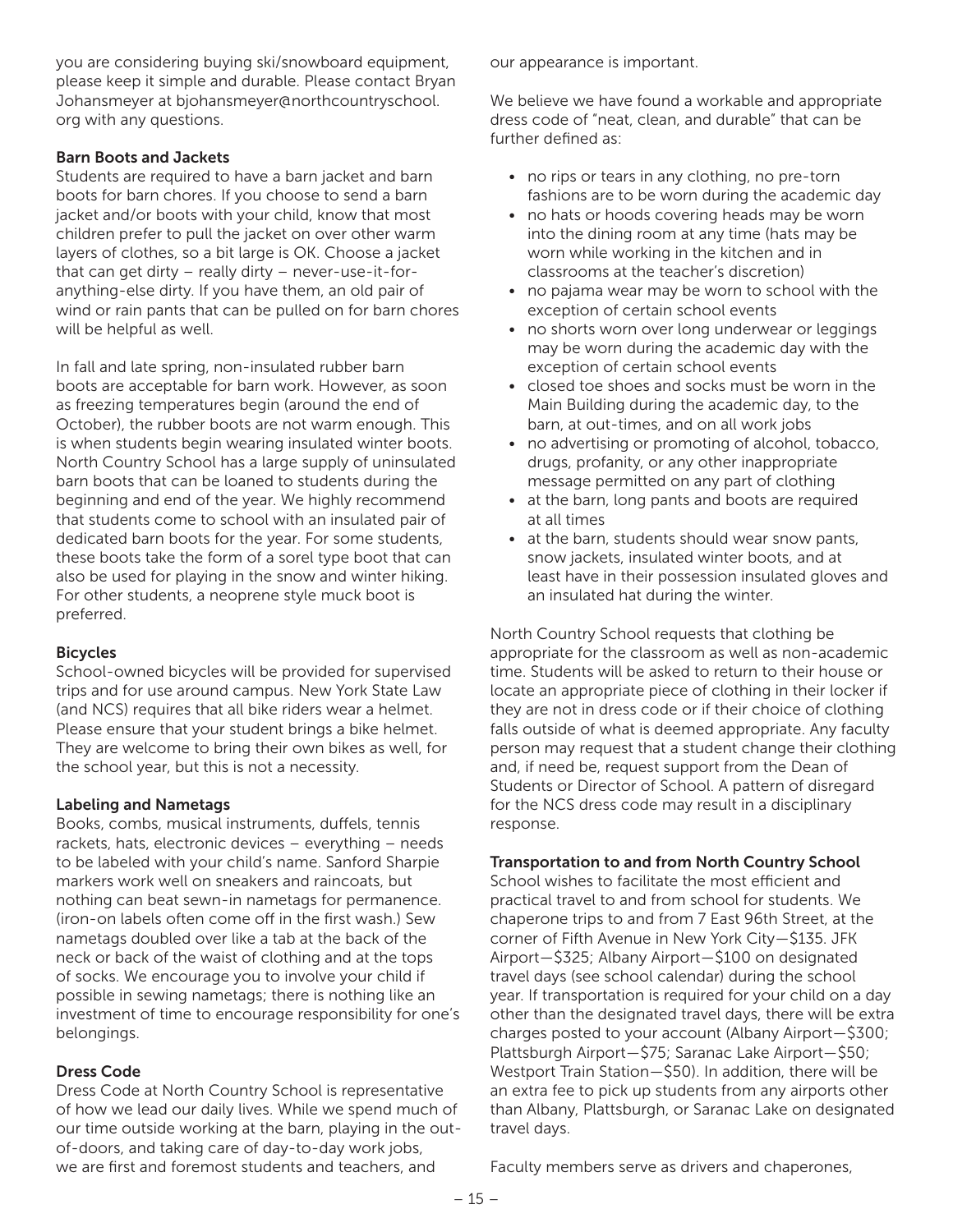and they take this responsibility – and student's safety – seriously. If your child's plane departure or arrival from Albany Airport is scheduled before 7:00 a.m. or after 10:00 p.m., or if poor weather dictates, it may be necessary for the school to secure overnight accommodations, and you would be billed for any expenses incurred for the chaperone and student. The school will try to make these arrangements before the travel day. However, there may be times (delayed flights, poor weather) when the decision to stay the night in a hotel will need to be made at the last minute. When this is the case, the chaperone or an administrator will work to contact families.

It is highly recommended that all students traveling by air bring a valid passport.

#### Homesickness

Every year, some students go through periods of homesickness, a few acutely. There are no predictors as to who will be affected. A nine-year-old may not be homesick at all, while a twelve-year-old who is "grownup" in other ways may be very sad. Homesickness is not something we take lightly, as the feelings are real. We help students deal with homesickness by making sure they become involved in activities, by giving them "TLC," by listening to and acknowledging their feelings, and by assuring them that homesickness does go away. Most students recover from homesickness in a few days to a week. During that period the student is usually saddest at bedtime. It may be helpful to send along a small bonding item with your child – something that will help make their new home feel familiar. This can be a pillow and pillowcase, a comforter, a stuffed animal, a picture of the family – or all of the above.

All students love to get mail and email from home and receiving frequent communications can alleviate homesickness. It is not helpful, however, if these communications describe how terribly you miss them, how lonely the dog is without them, or the exciting things you are doing in their absence. What is helpful is your asking what your child is doing at school and responding in a positive and encouraging manner to their letters home.

We are also aware that a child's first time away at boarding school can be very difficult on parents. We know how hard it is when you get a letter or a phone call from a homesick child. Feelings of guilt can obscure why you wanted your child to come to school in the first place. Be assured that a consistent, positive response to your child during this time will be rewarded by growing confidence and independence as they make the transition to boarding life.

Let us be helpful. We have had lots of experience with homesick children and child-sick family members. Call someone at school – a houseparent, your child's

advisor, our school nurses Shannon Portal (Ext. 6508) or Jessica Jeffery (Ext. 6508), or our school counselor, Colleen Blanchard (Ext. 6509) – to discuss your child's homesickness.

#### Letters and Email

We encourage you to maintain close contact with your child. Students enjoy mail a great deal and are excited to receive it. Nothing that your child receives in the mail means as much as a letter from home.

Email is available, too. Shortly after the start of school, your child will be provided an email address, which will be forwarded to parents and guardians. Though we provide time most afternoons from 4:30-6:00 for students to access email, your child may be busy with other activities, and responses may be delayed accordingly.

#### Phone & Skype Calls

Students may have two calls a week with their family. Students have access to a telephone and two Skype iPads in their houses in order to make their calls. Please check in with your child's houseparents to set up a regular day and time each week to call your child. These calls are run on a schedule set during the first week of school and the schedule is usually very tight. As a general rule, students in Grades 4-6 are available to receive phone calls Monday, Tuesday, and Thursday nights from 7:30 p.m. until 8:15 p.m. Grade 7 students are available on the same nights until 8:45 p.m. Grade 8 students are available between 8:10 p.m. and 8:45 p.m., and Grade 9 students are available from 8:40 p.m. until 9:15 p.m.

#### Packages

Students are always happy when there is the occasional surprise to open from home. If you are sending edible treats, which are greatly appreciated, please keep in mind our commitment to healthy foods and limited amounts of empty calories. Houses have "snacks" some evenings. If you would like to send some healthful, non-candy goodies for your child to share with the house, please contact the houseparents about the parameters for "eligible" snacks. If snacks are excessive, or beyond what is deemed "eligible," then they will be kept safe and returned when your child leaves campus to return home. If you send clothing, then remember to label them beforehand with your child's name. Please understand that the houses are packed with all the belongings of 10 students. An excessive number of packages places a burden on the student as well as the houseparents. Occasional surprises from home (a couple per term) are always welcome.

#### Money

There is no need to send money with your child. As part of your comprehensive tuition we allocate an amount for each student for house and entertainment expenses,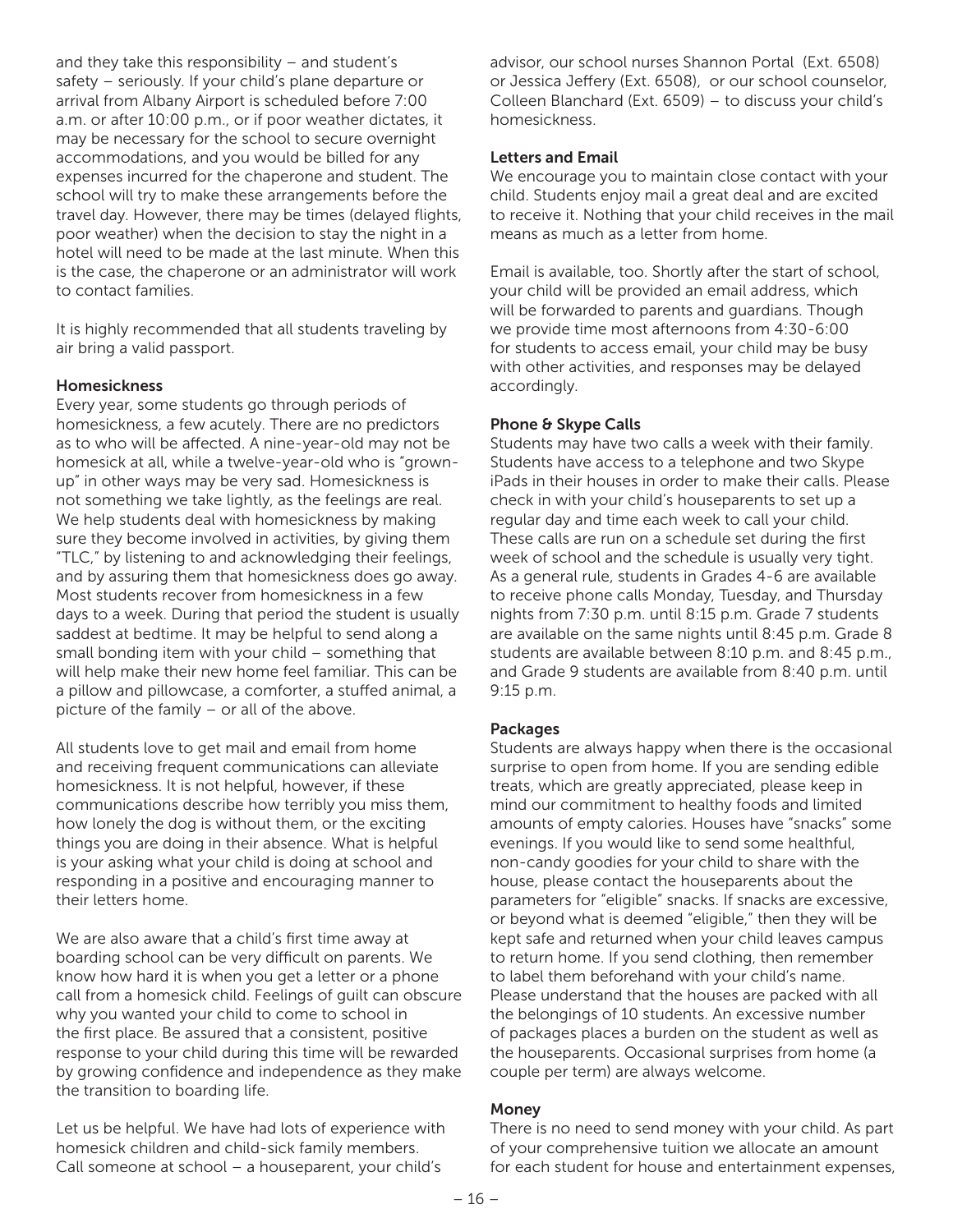such as movies and recreational outings. Our intention is to allow students to be on as equal a financial footing as possible.

#### **Birthdays**

Birthdays are often celebrated with a cake or treat in a student's house. "Happy Birthday" is also sung in the dining room after a small group of students announce a child's birthday. During lunch at the end of every month, we celebrate all the birthdays in that month with a giant birthday cake made by the kitchen staff. Families who would like to play a part in, or provide treats for, birthday celebrations should contact houseparents to coordinate efforts.

Please feel free to send your child a present within the guidelines of the things permitted at North Country School. We do ask, however, that you not provide money to houseparents for celebrations greater than what is outlined above

#### Food

Our philosophy promotes the eating of nutritious food. In the dining room we serve well balanced and varied meals. The main course is accompanied by fresh vegetables and salad – often from our garden – and homemade bread. Children get plenty to eat although they may have a period of adjustment as they get used to new food. Candy, soda, gum, and junk food are not a part of our diet, except on very rare occasions. Items of this sort purchased on a weekend with families must be consumed before the child returns to school. In case you fear that your child's sweet tooth will be neglected, rest assured that we offer ice cream cones on Saturday night and home-baked cookies and other treats throughout the week.

#### Visiting Times and Procedures

You are welcome to visit at almost any time of the year, but please call ahead. Otherwise, you might arrive only to discover that your child is away on a field trip or camping at the top of a mountain. We also ask that you allow your student to properly settle in to school and house routines at the beginning of each school term. No visits are permitted during the first weekend of the term or during the last weekend of the term. Too many visits in a term may also be disruptive to the students and the program. We ask that you limit your visits to a maximum of two per term.

When you wish to make a visit, we appreciate having at least one week's notice. This will help to ensure that there are no conflicting events scheduled for your child on the day or weekend of your visit. There are numerous overnight accommodations in Lake Placid, and we are happy to help you find them.

#### Weekday Visits

Our school policy is that all students remain on campus overnight from Sunday through Thursday, including the last week of school before Graduation. Therefore, please take your child for an overnight in town only if it is for Friday and/or Saturday evening. Any exceptions should be coordinated with the Dean of Students, Bryan Johansmeyer. Any exceptions should be coordinated with the Dean of Students, Bryan Johansmeyer.

#### Weekend Stays in Town

If you visit and then take your child to town on a weekend, then it is important that you follow the following procedure:

- 1. Call Sheila Tavares to plan your visit at least one week ahead of time. She will notify your child's houseparents, teachers, the nurse, and weekend staff.
- 2. Dean of Students, Bryan Johansmeyer, will sign out a student during the week. On weekends, the AOD or the Hot-D will sign a student out.
- 3. Your child must secure a "job sub" to cover any chore responsibilities. It is not difficult to do this, and your child will have it done before your visit.
- 4. When you arrive on campus, please check in with Sheila or an administrator so we know you have arrived. Also, if needed, please see Shannon Portal or Jess Jeffery, our school nurses.

#### Extending Invitations to other Boarding Students

As a boarding student, your child may invite a friend to town for daytime activities on Saturday or Sunday. A guest student may have one meal away with a host family – lunch or dinner on Saturday, or, lunch only on Sunday. On Saturday the guest must be back no later than 8 p.m.; on Sunday, no later than 5:45 p.m. Visits may happen if:

- 1. The guest's family has signed a permission form allowing for such visits
- 2. Dean of Students, Bryan Johansmeyer, reviews the guest's standing in the community
- 3. The guest student secures a "job sub" to cover any chore responsibilities

When another NCS student is under your care, it is assumed that the children are under direct parental/ guardian supervision at all times. If at some point during the visit a situation arises during which your ability to supervise your child's friend is compromised, please contact the school to make arrangements to return the guest. Students invited to town as guests of visiting families are not permitted to sleep away from school. It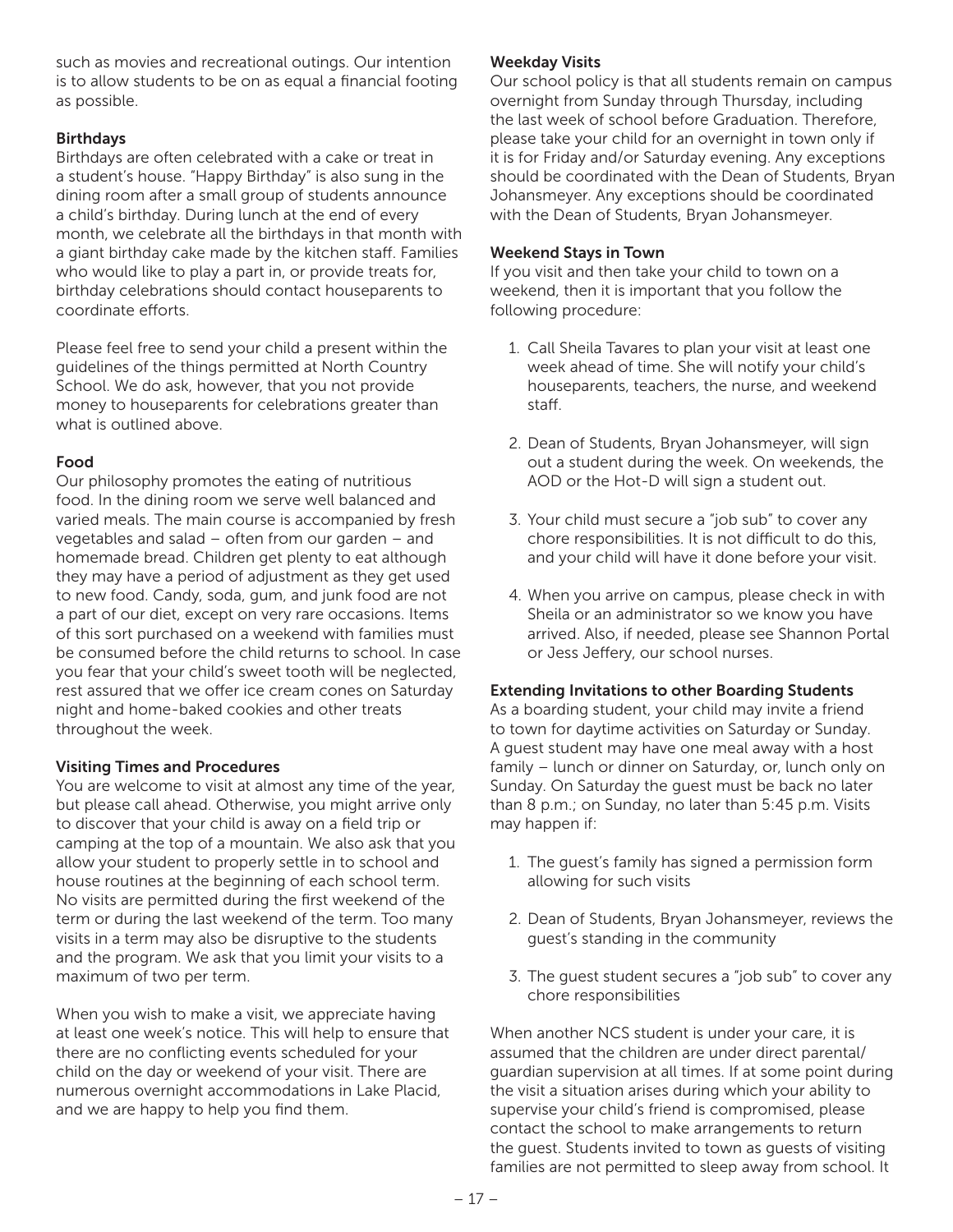is important that an invitation to take another student off campus is extended by the Tuesday prior to the off campus visit so that the visit can be accounted for in our weekend planning.

#### Your Child Receives an Invitation to Leave Campus with an NCS Friend

If you wish to give permission for your child to go off campus with another student's family, then make sure you have signed the permission form in the Family Portal.

In addition, if an invitation is extended to your child, then we will make every prudent effort to contact you prior to any specific permission being granted by North Country School. If you have any questions in this regard, please contact Sheila Tavares.

#### Federal Holidays

Because we are a boarding school, our students have classes on federal holidays that fall on a weekday (typically Monday). Although these weekends are often convenient for family visits, we ask that your plans for visiting with your child not extend beyond the Sunday, 5:45 p.m. return time.

#### Dog Policy for Visitors

All visitors are expected to have their dog on-leash or in their cars at all times while on campus.

#### Family Weekend

Family Weekend is held the weekend before Thanksgiving. We ask that all families make an effort to join us. The weekend provides the opportunity for parent/teacher conferences as well as the chance to sit in for core academic classes, observe student artwork, and experience a theater performance. Your child will have much to show you. There is also a Thanksgiving dinner that consists almost entirely of food that students have helped cultivate and harvest. No other time of the year is as emblematic of the NCS community as Thanksgiving. We invite you to bring your family, including your child's siblings and grandparents. You will receive from Sheila Tavares a guest list to fill out. Given restrictions on our dining room's capacity, creating a seating chart requires coordination, so please contact Sheila early on if you'd like to bring a "crowd."

#### Graduation

We consider it important that all families attend this ceremony each year that their child attends NCS. Graduation is a significant time in our school experience.

End of year student performances (equestrian, musical, theatrical) and our graduation ceremony provide a special opportunity to recognize our students for their accomplishments and announce their promotion to the next level of study. Each member of the graduating

class receives their senior book, a long-standing tradition at NCS. These festivities and traditions are a powerful and affirming conclusion to the year.

#### Business Office

Business Manager, Fritz Sabbow, is available to discuss your account with you. Our fees are "comprehensive," and you will not receive extra bills for art supplies, science materials, laundry, music lessons, riding lessons, field trips, or other components of the daily program.

However, there are some specific charges over and above tuition for which you might be billed, including:

- 1. Transportation to and from school including: buses to and from airports, train stations and to/ from New York City, and taxis to airports and train stations. Fees for transportation can be confirmed with Sheila in the Business Office if you have questions.
- 2. Necessary clothing purchases requested by parents/guardians
- 3. ESL support and instruction
- 4. Learning Support Program
- 5. Items purchased at the school store
- 6. Ski or Snowboard Rentals
- 7. Students will receive a fee for TOEFL and SSAT testing as well as international insurance
- 8. Purposeful damage, above and beyond "normal wear and tear" on the facility or equipment
- 9. Day or 5-day boarding students' overnight stays on campus
- 10. Spending money (\$20 per night) for in-town Friday night activity (For Grade 9 students).

Please note: As a general rule, day students are not permitted to stay overnight. However, sometimes extraordinary situations arise when parents/guardians ask permission for their child to sleep over. A fee of \$75/ night will be charged if your child stays overnight. If it is determined that the request for staying overnight becomes frequent, further discussion on a long term fee may be addressed with parents/guardians. A child staying overnight for a weekend will be assessed a fee of \$225. Day families are not charged extra fees for "required" overnight trips such as Grade Trips.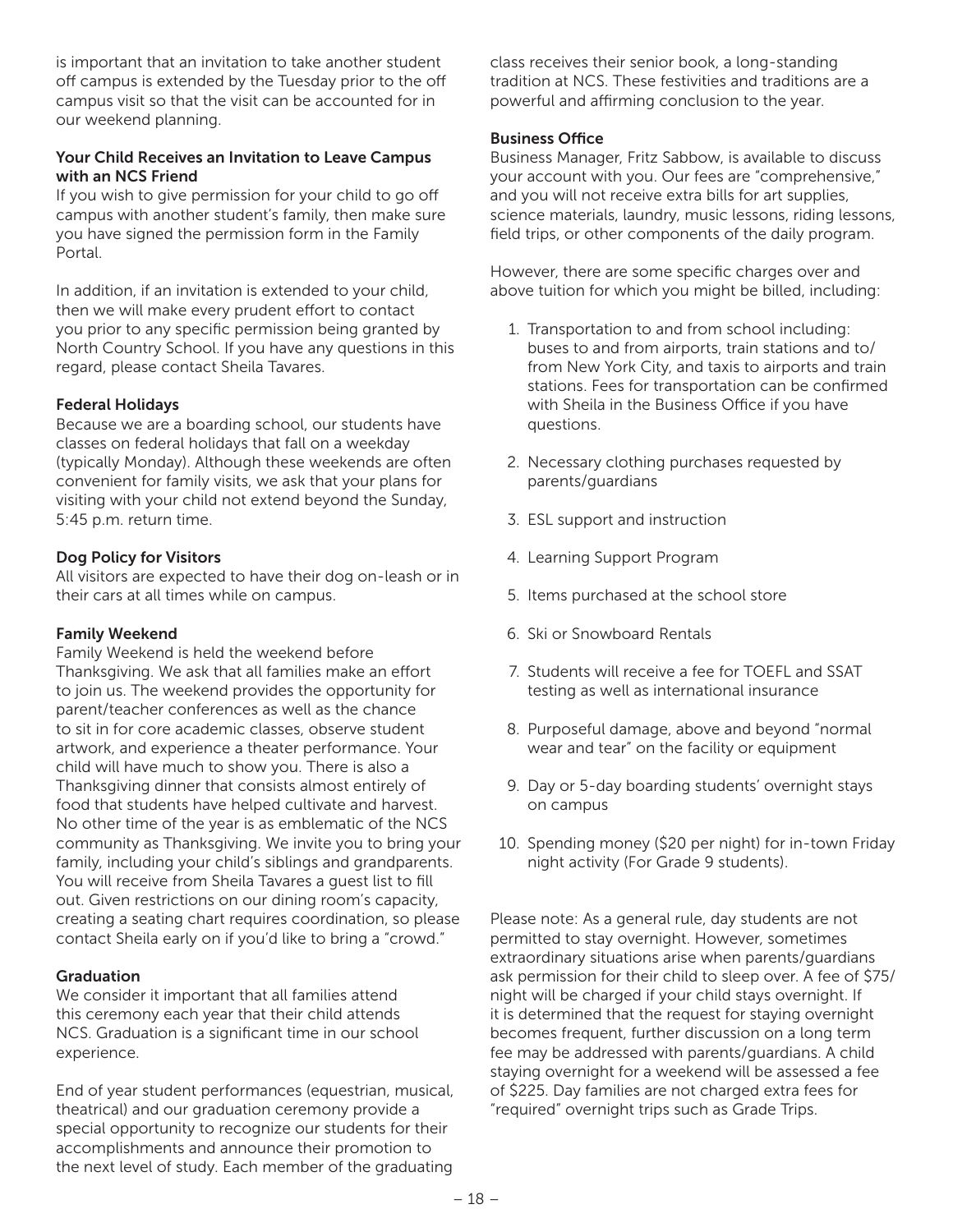#### **SERVICES**

#### Laundry & Housekeeping

Our housekeeping staff works in the school's laundry, washing and sorting students' laundry. Please remember to sew in name tags. Students send in their dirty laundry weekly and receive clean clothes back the following week. Therefore, each child needs enough clothes to last a two-week cycle.

Our housekeeping staff also cleans the student houses, including the common living areas and students' bedrooms.

#### Health Office

The nurse works in conjunction with houseparents and staff to provide the best quality care to NCS students. The Health Office has regular sick call times (before breakfast, during recess, after lunch, and at the end of the academic day) for students who need assessment or wish to speak with the nurse. If a student is ill, they will be kept in the Health Office for observation and be cared for as required.

In case of an emergency or a need for a medical evaluation, the nurse or other NCS staff will notify a parent or legal guardian. If you cannot be reached then the alternate emergency contact identified on the Authorization to Treat Form will be notified.

We request that all non-emergent appointments, such as orthodontic, dental, or eye exams, be scheduled at home prior to the opening of school or on school breaks. If a student requires emergency orthodontic, dental, or eye care, the student will be taken to a local provider. The parent or legal guardian must assume all related costs and will be billed directly by the care provider.

#### Attendance at Religious Services

Although we cannot assure weekly trips to church or synagogue, our weekend program sometimes includes a church trip that rotates through various faiths. Students may attend if it is the religious practice pursued at home and if this is the desire of both the family and the child. Please let your child's advisor or houseparent know if you would like your child to attend. Please do not ask us to initiate new or contrary practices, since this is a parental prerogative beyond the range of our endeavor. It is also possible to arrange for a student to prepare for their bar or bat mitzvah or confirmation. Please speak to your child's advisor or houseparent if you wish to make such arrangements.

#### DAY FAMILIES

Day students enrich the school in all areas. They are able to make these contributions inside and outside

the classroom because they are welcomed into every aspect of school life.

#### The School Day

The school day begins with the morning job and ends after out-time or barn chores, except on Wednesday. Wednesday is homenight and may have a different pick up time (see that section for details).

#### Drop-Off and Pick-Up

Your child's drop-off and pick-up will always be at the turn circle (called the COD) near the Main Building and Woods House. Times will depend on your child's chore, Barn and compost jobs start at 7:15 a.m. Compost might be scheduled as a morning or afternoon job, depending on the season. Barn chores meet again at 4:45 p.m. and are usually completed by 5:15 p.m. All other work jobs start at 7:30 a.m.

Morning: If your child has barn chores or compost, drop-off time at the Main Building is at 7:00 a.m. If your child has a building job chore, drop-off time at the Main Building is at 7:25 a.m. Some day families choose to drop their children at the barn gate by 7:15 a.m. and then drive to the Main Building to unload their children's books and gear in their ramp lockers.

All students have an adult job supervisor; it is expected that day students will do their chores with the assistance and guidance of the NCS adult supervising that chore.

Afternoon: Pick-up time at the Main Building (COD) is at 4:30 p.m. unless your child has barn chores or compost, then pick-up at the Main Building is at approximately 5:15 p.m.

#### Picking Up Other Students While On Campus:

Although tempting and generous, we ask that day families do not give rides to students traveling to and from the barn, as it creates a dangerous situation when a child may step out to flag down a car. Also, it can create inequity and hard feelings when some children regularly receive rides while others do not (although we know if you had a car big enough, you'd give a ride to all the kids). In the same vein, it can create hard feelings when you wait for your child to finish barn chores or to get dressed for chores with the purpose of providing a ride for your child to or from the barn. Please be aware that a student's parent/guardian needs to give explicit permission every time their child rides in a car outside of regular school program events like out-time or weekend trips.

#### Attendance

Please remember that your child's school day begins with morning chores and ends after out-time or barn chores (except on Wednesdays). Please email the Dean of Students, Bryan Johansmeyer, bjohansmeyer@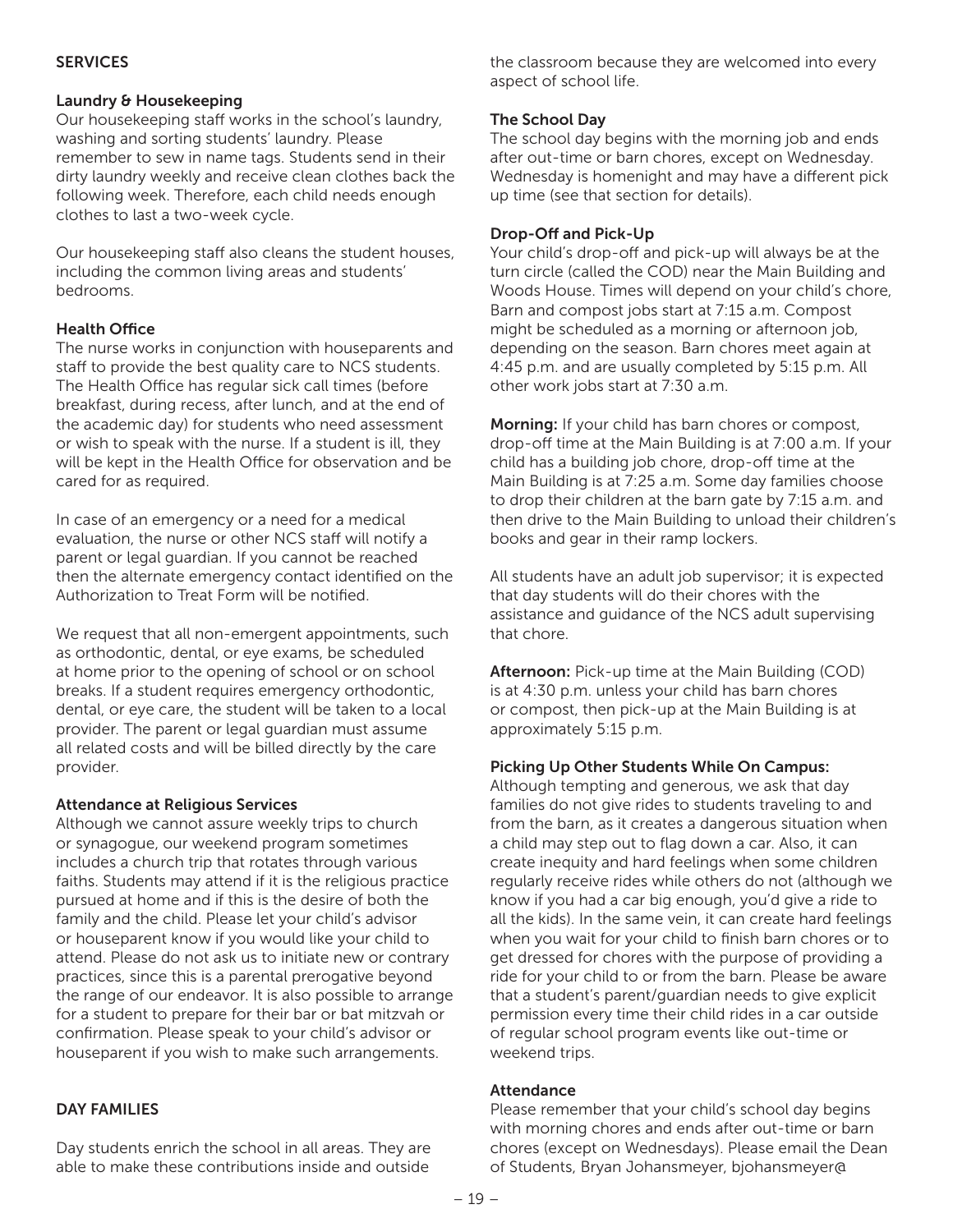northcountryschool and our school nurses, Shannon and Jess at nurse@northcountryschool.org any time your child will be absent, late, or leave early, and note the reason why (medical, sports, personal/family, etc.) so we can document it properly. Attendance is taken every day at breakfast. If you know your child will be absent, please email attendance@northcountryschool. org. If the absence is unexpected, a call that morning is needed to Sheila Tavares in the main office 518-523- 9329 Ext. 1000, where she processes the calls and communicates with staff.

#### Health Issues

Please keep your child home if they have a fever or any signs of being contagious to others. Please make sure your child is fever-free for 24 hours before a return to school. If your child presents to the health office with illness you will be notified to come and pick up your child.

#### Holidays

Because we are a boarding school, we have classes when most other schools have holidays (Columbus Day, Presidents Day, Memorial Day, etc.). It is expected that your child will be in school on the days NCS is in session.

#### Late Pick Up

You can pick up your child at 4:30 p.m. (or 5:15 p.m. if on barn chores or compost) each day at the COD. If you arrive after 4:45 p.m., your child will either be at their house, where a houseparent provides supervision, or in the Main Building, close to the Main Office. Please know that we cannot offer extended supervision on a regular basis, as our houseparents are charged with supervising our boarding students from 4:30-6:00 p.m.

#### Snow Days/Bad Weather

Given that we are a boarding school, we do not have official snow days. We will always honor the discretion of the parent or guardian when it comes to safe travel. If you decide that driving your child to school is unsafe, simply give us a call so we know your decision. The same holds true for an early pick-up if the weather is threatening to make travel unsafe. Also, know that Day Students may stay overnight with us if the weather change is sudden and travel is not safe.

#### Contacting Your Child Weekdays

Between 8:00 a.m. and 4:00 p.m.: call the main school number at 518-523-9329.

Between 4:00 p.m. and 4:30 p.m.: call Bryan Johansmeyer (Ext. 6525). If no one answers, please leave a message. Know that we will check those extensions for messages.

After 4:30 p.m.: you may additionally call your child's

house or the Administrator on Duty (AOD) phone: 518- 339-5018

#### **Weekends**

• First call the Hot-D phone: 518-339-4368 If no answer,

• Then call the AOD phone: 518-339-5018

#### Morning Jobs

Morning jobs change every two weeks, usually on Monday afternoons, while lists are often posted on Fridays so your child can learn of their new job before the weekend. You will also receive an email letting you know your child's new chore.

**Barn Chores:** Morning barn chores begin at 7:15 a.m. (at the barn and properly dressed). Boarding students go to the Main Building at 7:00 a.m. to get ready for barn chores; therefore, a 7:00a.m. drop-off at the Main Building allows your child to drop off backpacks and belongings and then join the other children for the walk to the barn. (In the afternoon barn chores end at about 5:00 p.m. Pick-up should be at the Main Building turn circle (COD) after your child has left barn clothes in their ramp locker for the next day.) When a student is assigned to barn chores, it is for both the A.M. and P.M. sessions.

**Compost:** Compost also begins at 4:45 p.m. and has no morning component.

#### Building Jobs (all other morning-only jobs): All

other morning jobs begin at 7:30 a.m. These include classrooms, recycling, Quonset, ramp, KAM (morning kitchen), and table setting. Drop-off at the COD is at 7:25 a.m.

Getting a Job Sub: Day students have an assigned job sub for weekends. If you know your child is going to be absent during the week, please help us to remind them to get a substitute only if on barn chores, ramp, compost, or in the kitchen. The other jobs can absorb the absence more easily, but barn, kitchen, ramp, and compost really feel the absence so a substitute is essential. Students will be taught how to get a substitute and ultimately we teach them that it is part of their job responsibility, but a reminder is always helpful.

#### Sleep-Ins

On Thursdays, we "sleep in" and begin morning jobs 30 minutes later.

#### Clothing and Equipment

The information in the previous sections of the handbook – "Packing for School/Clothing List (page 12) and "Outdoor Gear and Clothing List (page 13) – hold true for Day Students as well. Having the appropriate outdoor clothing available at school every day is essential. Children should come to school prepared to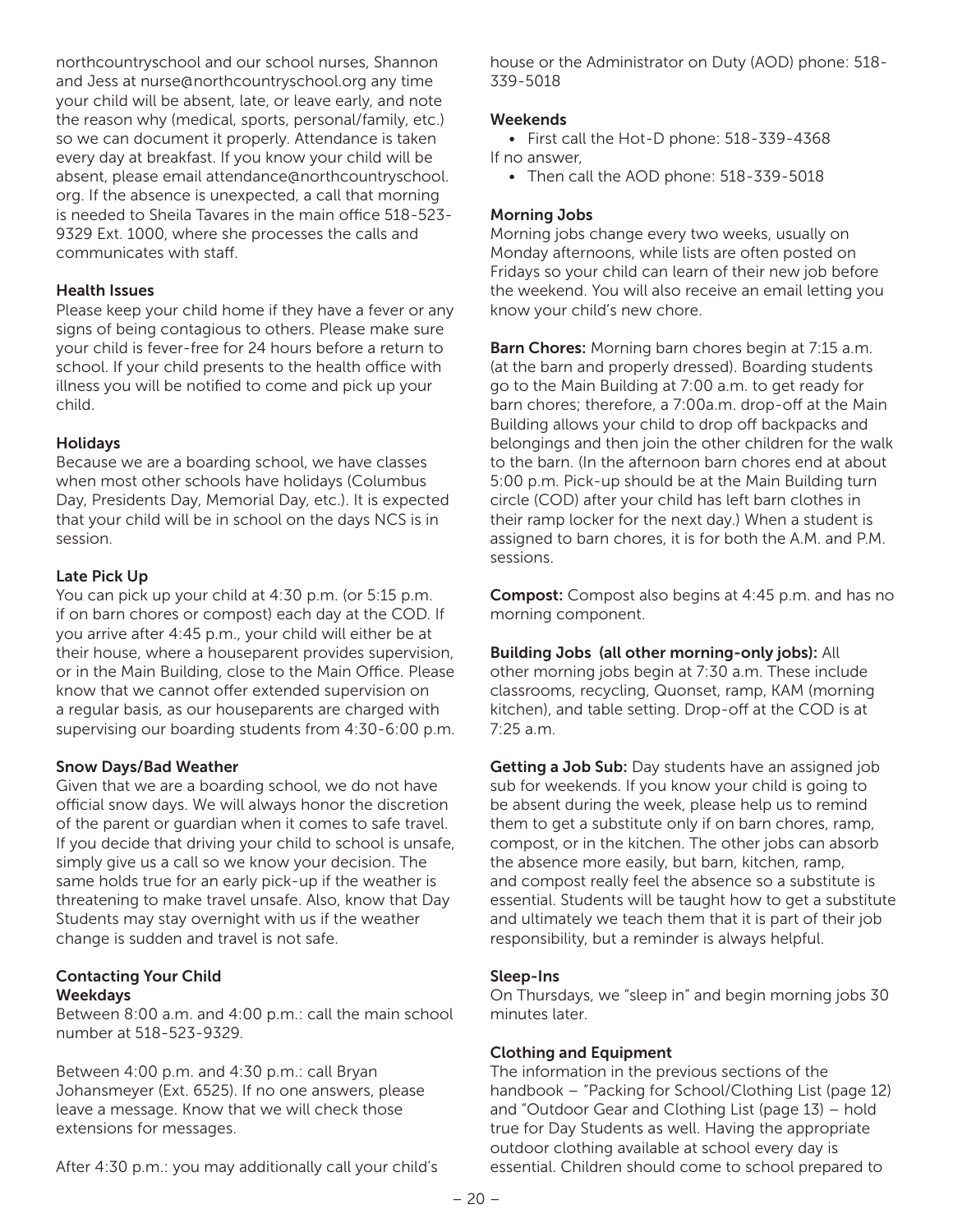be outdoors every day of the week. It is a good idea to send your child with clothing appropriate for the weather, as well as an extra set in case an outing results in the need for a clean item of clothing. Also, selecting shoes that can be left at school eliminates forgotten footwear when arriving in barn or snow boots. The school can issue barn boots for your child. However, if you have this item at home, feel free to provide them yourself. If you choose to provide the boots, it is important that they be dedicated for barn-use only and can stay at school. Your child will also have need of a dedicated barn jacket (roomy fit for wearing with warmer layers in winter).

#### School Supplies

North Country School provides all books and school supplies. Nevertheless, we know that for some students, shopping for school supplies is part of the backto-school ritual. Since many teachers have specific preferences for organizing materials, please limit initial purchases to pencils, pens, pencil case, erasers and sticky notes. We highly recommend a sturdy book bag or backpack.

#### Personal Electronics

Please refer to the "Computers and Electronics" section for more information on electronics, specifically which items are permitted and which are not.

#### Cameras

Cameras are welcome only during special occasions such as all-school events, homenight celebrations and class trips or other special events, or when specifically requested by a teacher or houseparent. Students will be informed when these events are happening and that they are allowed to have cameras. Phones, iPads, and other devices may not be used as a digital camera replacement.

#### Cell Phones

Cell phones are not allowed at any time. If media players, cameras, or cell phones are brought to school when not allowed, we will return the device to parents or guardians and ask that it not return to campus for the remainder of the term.

#### Academic Electronics

The school has ample computers and other technology needed to meet the educational needs of our students. Students will not need nor be permitted to use personal electronic devices for academic purposes. This includes, but is not limited to: laptops, video/voice recorders, cameras, and media players.

Most Day students, especially in Grades 7-9, need to work on computer-based assignments at home and at school.

Every student has a school Gmail account, Google

Drive, and many classes are online through Google Classroom. Internet access while away from school is essential to manage schoolwork. If you have any questions about your home computer's compatibility with our computers, please contact Devon Jacobs (Ext. 5406)

#### Homework

Expect that your child will have homework during the week. (On Wednesdays, homework is not assigned.) The amount of homework will vary, but generally the breakdown is as follows:

> Grades 4-6: 30 minutes Grade 7: Reading 30 minutes Grade 8: 60-75 minutes Grade 9: 75-90 minutes

Grades 4-7 finish homework in a Study Hall during the academic day on Monday, Tuesday and Thursday afternoons. They do not usually bring homework home; however, they do have 30 minutes of reading every night. Grades 4-7 day students will need to make time for completing homework on weekends if it is assigned.

For day students in Grades 8 and 9, as coursework and projects cycle through the year, there may be periods of intense homework then periods of light homework. Of course, we want to know if your child is either struggling with homework or rarely has any. Emails, or calls to the teacher, or to your child's advisor are great first steps to finding answers to your homework questions.

#### Res Life Program: Houses, Homenights, Special Events and Weekends

#### Houses:

Day students are assigned to a specific house in order to foster a connection with their peers through the residential program. Accordingly, day students are welcomed and encouraged to participate in house activities. In fact, we ask that your child spend at least one homenight per term with their house. If your child chooses to participate, please let the houseparents know a day in advance so that the kitchen can provide the correct portions.

Homenights: Homenight is optional for Day students. They can depart campus at 3:20 p.m. on Wednesdays if they choose not to stay through the evening's activities. On regular homenight evenings, beginning at 3:20 p.m., all students go to their houses. There is generally a bit of a lull in the action for day students for an hour or so as boarding students clean their rooms and sort laundry. Depending on the house and interest level of individual day students, your child may join their boarding friends to help them with their chores, hang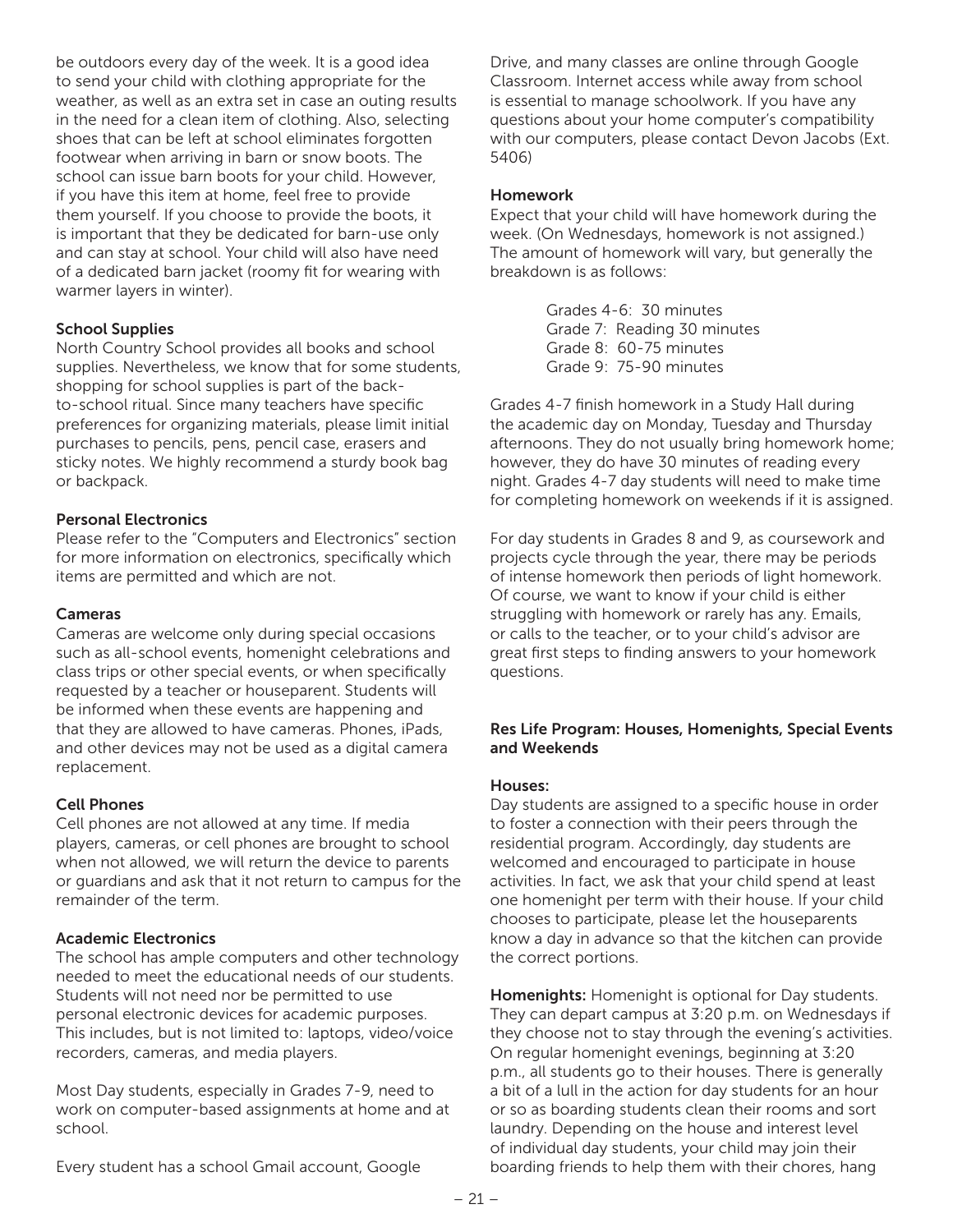out in a different area of the house or join an alternative activity. When the boarding students have finished their chores, preparation for the evening meal, dinner and an activity usually wrap up the evening. If they do stay for homenight, the pickup time is between 7:30 and 8:15 p.m. at the COD. The exact time of pickup should be worked out with houseparents.

Day families also have the option of hosting a homenight with your child's house. These events require some communication and coordination with houseparents, but are often easy ways for day families to connect with their child's housemates and house team. We welcome and appreciate these activities.

Special Events: Special events are sometimes celebrated in place of regular homenights. Examples of special events include Halloween, Valentine's Day, Box Suppers, Earth Day events, and fall harvest events. Day families receive emails about these special events and reminders about pick-up times or other details. When and if your child's house is heading in to Lake Placid or another local community for a movie, bowling or dinner at a restaurant, you'll get details directly from houseparents.

Weekend Program: North Country School offers elective program opportunities every weekend. Saturdays are generally designated as "trip days" for a variety of activities, either on or off campus. When space is limited, priority is given to boarding students since NCS is their "home away from home" while they are in residence. Day students are welcome to participate, depending upon available staffing. Sunday programming is provided primarily for boarding students, but occasionally day students are invited to participate. Students who participate in weekend programming must perform their job if it meets on the weekend, and they must inform the "built-in sub" and workjob coordinator of this fact. If you have any questions or concerns, please contact the Dean of Students, Bryan Johansmeyer (Ext. 6525).

On Saturdays, the timing of drop-off for your child is 45 minutes later than during weekdays. Your child should inform you when a trip departs earlier. Pick up times may vary. Please note that all day students are expected to complete any afternoon workjob commitments prior to leaving campus. When day students leave campus, they should inform a faculty member to let them know of their departure. North Country School encourages parents/guardians to pick up their children from Saturday activities at the following times:

|           | 4:30-6:00 p.m. if not on barn chores |
|-----------|--------------------------------------|
| 5:15 p.m. | for students with barn or compost    |

|             | chores                 |
|-------------|------------------------|
| $6:45$ p.m. | after dinner           |
| $8:15$ p.m. | after evening activity |

#### Day Students staying overnight

Day students are not permitted to stay overnight on campus; however, sometimes an extraordinary situation arises and parents/guardians ask permission for their child to sleep over. A fee of \$75/night will be charged if your child stays overnight per family request. There is no charge for an overnight if the stay is programrelated. A child staying overnight for a weekend will be assessed a fee of \$225.

#### Inviting Boarding Students to Your Home During the Weekend

A boarding student may leave campus with a day student for the day or an overnight on the weekend only if the following conditions have been met:

- 1. Both students are in good standing (both students have not received an N or U in their Friday Feedback for the week and have otherwise maintained status as positive citizens during the academic and non-academic day for the week).
- 2. The visiting student's parents/guardians have signed the permission form for such visits.
- 3. You, the parent or guardian, have informed and received approval from Sheila Tavares or Bryan Johansmeyer, the Dean of Students.
- 4. The boarding student has secured a job sub, if necessary.

#### Day Visits

Sample procedure for day visit (Saturday)

- Pick-up boarder after breakfast on a Saturday at 8:45 a.m. in the dining room
- Alert Hot-D of departure with student and confirm drop-off plan
- Drop-off boarder to Main Building (West End hallway) between 4:30 - 5:45 p.m.
- Alert Hot-D of drop-off and communicate any information about the visit

Sample procedure for day visit (Sunday)

- Pick-up boarder by noon if having lunch off campus
- Alert Hot-D of departure with student and confirm drop-off plan
- Drop-off boarder to Main Building (West End hallway) between 4:30 - 5:45 p.m.
- Alert Hot-D of drop-off and communicate any information about the visit

#### Overnight Visits

The general guideline is for 24 hours and is usually from Friday evening at regular pickup time for your child until Saturday evening just before dinner (5:30). Sometimes an overnight will be from Saturday after breakfast (before trips go out around 8:45) until Sunday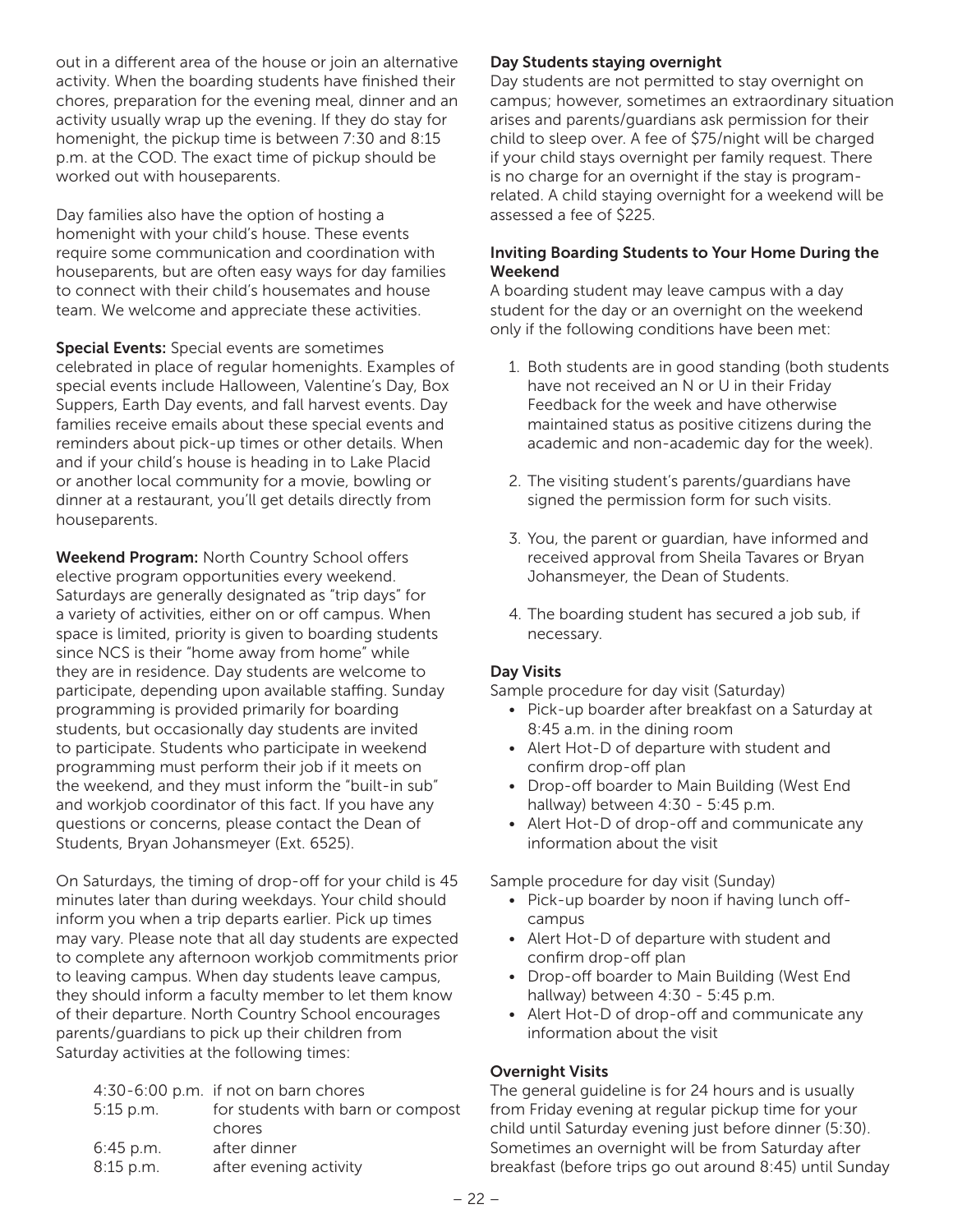morning late breakfast (usually 8:45). Extensions can be made for a post-lunch return, if approved by the Dean of Students.

#### Sample procedure for an overnight visit:

#### Friday night

- PIck up in COD at 4:30 p.m. or after barn chores, if applicable
- Confirm pick-up and relay drop-off plans to Administrator on Duty or Hot-D
- Return boarder to campus between 4:30 5:45 p.m. to Main Building (West End hallway), or by 8:00 p.m. in the dining room
- Check-in with Hot-D

#### Saturday night

- Follow sample day visit pick-up schedule
- Return boarder to campus by 8:45 a.m. (dining room), noon (dining room), or between 4:30 - 5:45 p.m. Main Building (West End hallway
- Check-in with Hot-D

#### The following schedule of visits applies:

- Fall term through Columbus Day: No visits
- Fall term after Columbus Day: One day visit or one overnight
- Winter term: One day and one overnight visit
- Spring term: Two day visits OR one day visit and one overnight

A boarding student may visit the same host family only once per term.

When an NCS student is under your care, it is assumed that your child and the guest student are under direct parental/guardian supervision at all times. The following should never happen: leaving them alone in the house, even for a couple of hours; allowing a babysitter, neighbor, or non-guardian sibling to assume supervision. Only the parents and guardians of the host NCS students can provide transportation. The most successful day-boarder visits include a planned activity like bowling, a concert, movie or theater production. If, at some point, a situation arises that compromises your ability to have a guest, please contact the school to make arrangements to return the child. Know that we can reschedule the visit for another time.

Please see the "Visiting Times and Procedures" section in this handbook (page 16) for more specific information about making arrangements.

#### Whiteface Afternoons

During the Winter Term, classes are suspended one afternoon a week (typically Tuesdays) and a large portion of the school travels to Whiteface to ski or snowboard. The school provides transportation to and from the mountain. However, day families can

elect to pick up their children at Whiteface at 3:30 p.m. in the Main Lodge or make other arrangements for transportation to and from Whiteface by communicating directly with the ski/ snowboard program coordinator, Bryan Johansmeyer

#### **Chaperones**

Because we are primarily a boarding school, we have no formal system in place for parents/guardians to chaperone field trips or outings. All of our off-campus trips are chaperoned by NCS faculty and staff. There are other creative ways to volunteer at NCS, so please talk with our Day families liaison or your child's advisor about your ideas or connect with members of the Advancement Team about opportunities.

There may be times when, because of tardiness to work jobs that week, Day students may be asked to assist with 4:00 p.m. homenight barn chores.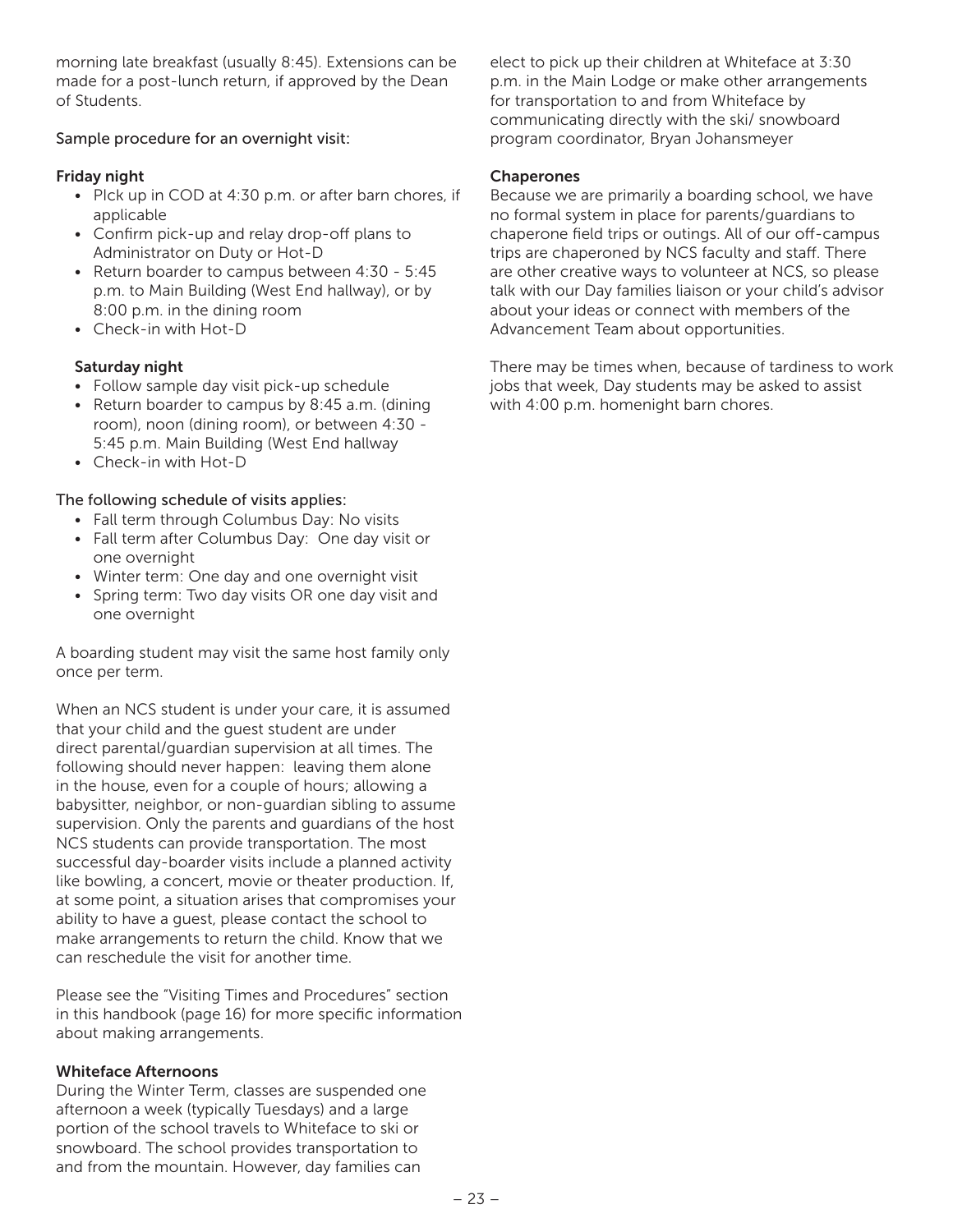#### Sexual Misconduct Policy and Complaint Procedure

In accordance with Title IX of the Education Amendments of 1972 ("Title IX"), NCS does not discriminate on the basis of sex or gender in its educational programs or activities. Title IX requires that NCS take specific steps to stop sex and gender-based misconduct, remedy its effects, and prevent its recurrence. Title IX states that:

No person shall, on the basis of sex, be excluded from participation in, be denied the benefits of, or be subjected to discrimination under any academic, extracurricular, research, occupational training, or other education program or activity operated by a recipient, which receives Federal financial assistance.

NCS has enacted this Sexual Misconduct Policy and Student Complaint Procedure ("Policy") to reflect and maintain its institutional values and community expectations, to provide fair and equitable procedures for determining when sex-based discrimination or harassment has occurred, and to provide recourse for individuals who are victims of sex-based discrimination or harassment. Inquiries concerning the School's application of Title IX may be referred to the School's Title IX Coordinator.

#### Parents/Guardians are encouraged to review this policy with their children to ensure that they understand what behaviors are prohibited and how to make a report of sexual misconduct.

Scope of this Policy: This Policy applies to all forms of sex-or gender-based harassment, discrimination, or violence (together, "Prohibited Conduct") that may deny or limit a student's ability to participate in or benefit from NCS' educational programs or activities. Prohibited Conduct can include, but is not limited to sexual harassment, sexual assault, and sexual exploitation, as well as harassment based on gender identity, gender expression, and nonconformity with gender stereotypes. This Policy also prohibits retaliation against a person for reporting Prohibited Conduct under this Policy or for participating in an investigation of an alleged violation of this Policy.

This Policy applies to any Prohibited Conduct by students, employees, faculty, parents/guardians, and third parties, including visitors/guests, volunteers, vendors, and contractors. NCS may be limited in what actions it may take when investigating or responding to a report if an accused individual is not affiliated with the School or is no longer affiliated with the School at the time the report is made. In such cas-

es, NCS will still, to the best of its ability, conduct an investigation, take steps to prevent the recurrence of misconduct to the extent it is able, and remedy the effects, if appropriate.

This Policy covers conduct which occurs both on and off of School grounds. In addition to the School, this includes locations such as field trips, athletic activities, and events for School clubs. Even misconduct that occurs outside of School, during "personal time," could have continuing effects in the School, and therefore is covered by this Policy.

Title IX Coordinator: NCS has designated Fritz Sabbow as its Title IX Coordinator. As the Title IX Coordinator, Fritz Sabbow is responsible for:

•Ensuring compliance with Title IX.

- •Overseeing anti-discrimination and harassment training and education.
- •Overseeing and coordinating the response, investigation, and resolution of reports made under this Policy.

•Overseeing certain aspects of discipline, including referring complaints to other personnel in the School as appropriate.

Upon receiving reports of Prohibited Conduct covered by this Policy, the Title IX Coordinator will ensure appropriate action to eliminate the conduct, prevent its recurrence, and remedy its effects. Fritz Sabbow can be contacted by telephone, email, or in person during regular office hours:

#### Fritz Sabbow, Business Manager

fsabbow@northcountryschool.org (518) 523-9329 ext. 6506

Any inquiries concerning the School's application of Title IX and its implementing regulations may be referred to the Coordinator and/or to the Department of Education, Office of Civil Rights ("OCR"):

#### U.S. Department of Education, Office of Civil Rights

400 Maryland Avenue, S.W. Washington, DC 20202-1475 Telephone: (202) 453-6020 Facsimile: (202) 453-6021

#### Definitions:

Prohibited Conduct: All forms of sex- or gender-based harassment, discrimination, or violence that may deny or limit a student's ability to participate in or benefit from NCS' educational programs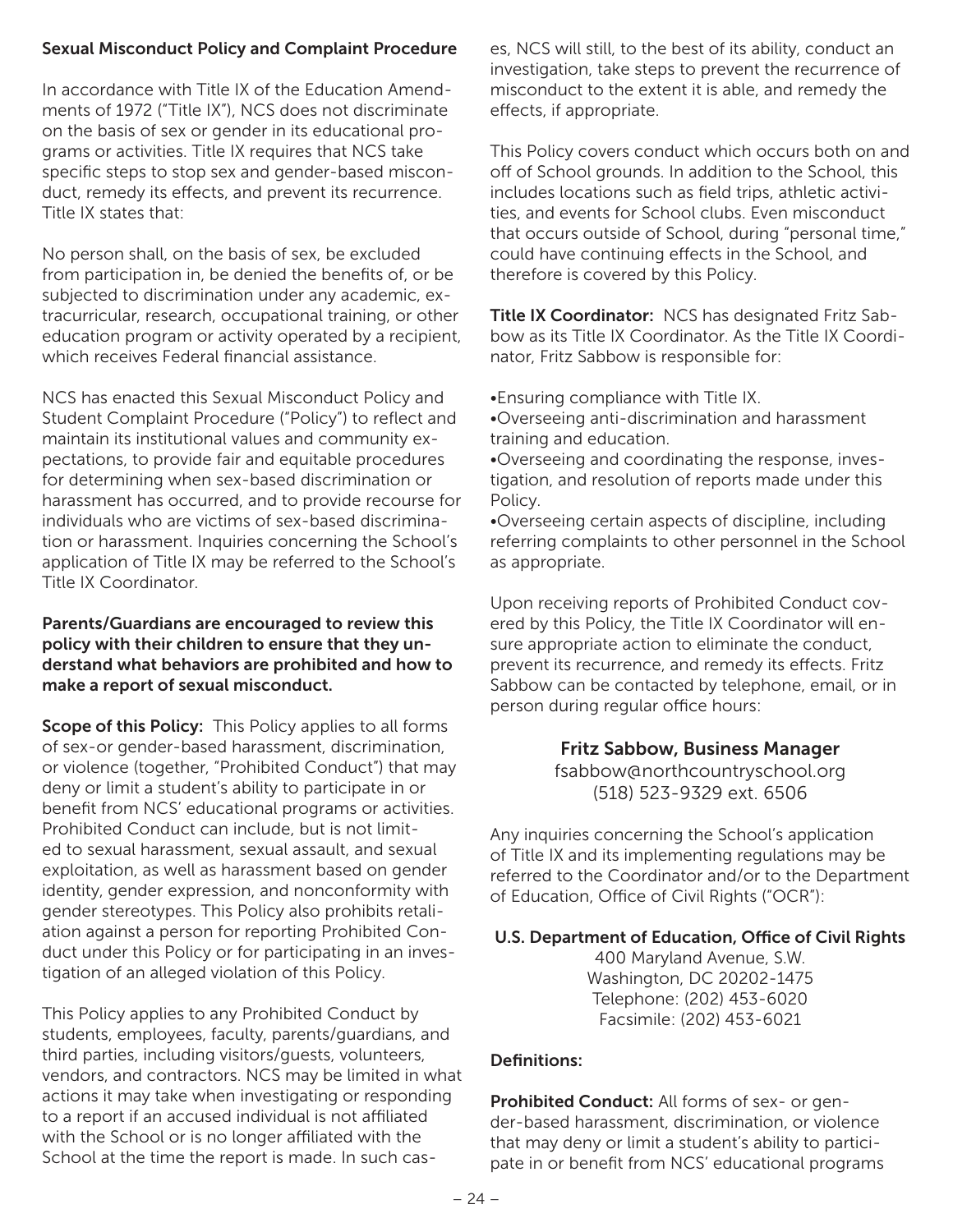or activities. Prohibited Conduct can include, but is not limited to sexual harassment, sexual assault, and sexual exploitation, as well as harassment based on gender identity, gender expression, and nonconformity with gender stereotypes.

Responsible Employee: Any employee who: has the authority to take action to redress sexual harassment/ misconduct; who has been given the duty of reporting incidents of sexual harassment/misconduct or any other misconduct by students to the Coordinator or other appropriate designee; or who a student reasonably believes has this authority or duty.

Sex-Based Discrimination: Discrimination occurs when one experiences negative or adverse conduct based on characteristics protected in this Policy and/ or applicable local and federal laws, where such conduct has the effect of denying or limiting one's ability to benefit from and fully participate in educational programs or activities or employment opportunities. Sex-Based Discrimination refers to a specific type of discrimination, which includes the disparate treatment of a person or group because of that person's or group's sex, sexual orientation, actual or perceived gender, gender identity, or gender expression. Sex-Based Discrimination includes conduct such as assigning students materially different assignments based on their actual or perceived sex or gender. It does not include conduct such as requiring students to use different bathrooms, or using sex or gender as a means to quickly divide the class in half for non-material educational purposes (such as having students complete the same activity by in teams of "boys vs. girls").

Harassment: Sexual harassment is unwelcome conduct of a sexual nature, including but not limited to: unwelcome sexual advances; requests for sexual favors; or other verbal or nonverbal conduct of a sexual nature, including rape, sexual assault, and sexual exploitation. Sexual harassment specifically includes conduct of a sexual nature which is either explicitly or implicitly made a term or condition of a student's success in school. For example, if one student tells another that he will not do his work for the group project unless she kisses him, that is sexual harassment. In addition, depending on the facts, dating violence, domestic violence, and stalking may also be forms of sexual harassment.

Unwelcome Conduct: Conduct is considered "unwelcome" if the individual did not request or invite it and considered the conduct to be undesirable or offensive. Unwelcome conduct may take various forms, including, name-calling, graphic or written statements (including the use of cell phones or the Internet), or other conduct that may be physically threatening, harmful, or humiliating. Unwelcome conduct does not have to include intent to harm, be directed at a specific target, or involve repeated incidents. Unwelcome conduct can involve persons of the same or opposite sex. Participation in the conduct or the failure to complain does not always mean that the conduct was welcome. The fact that a student may have welcomed some conduct does not necessarily mean that a student welcomed other conduct. Also, the fact that a student requested or invited conduct on one occasion does not mean that the conduct is welcome on a subsequent occasion.

Hostile Environment: A hostile environment exists when sex-based harassment is sufficiently serious to deny or limit the student's ability to participate in or benefit from the school's programs or activities. The more severe the sex-based harassment, the less need there is to show a repetitive series of incidents to find a hostile environment. Indeed, a single instance of sexual assault may be sufficient to create a hostile environment. Likewise, a series of incidents may be sufficient even if the sex-based harassment is not particularly severe.

Consent: Consent must be informed, voluntary, and mutual, and can be withdrawn at any time. There is no consent when there is force, expressed or implied, or when coercion, intimidation, threats, or duress is used. Whether a person has taken advantage of a position of influence over another person may be a factor in determining consent. Silence or absence of resistance does not imply consent. Past consent to sexual activity with another person does not imply ongoing future consent with that person or consent to that same sexual activity with another person. Note that because of the age of the students at NCS and the position of authority that employees hold over students, NCS will never consider a student to have consented to sexual contact with any employee.

Non-Consensual Sexual Activity: Includes any sexual contact, however slight, with an object or bodily part, by a person upon another that is without consent.

Incapacitation: Includes, but is not limited to, lack of consciousness, being asleep, being involuntarily restrained, or otherwise being unable to consent. Indicators of incapacitation include slurred speech, bloodshot or unfocused eyes, unsteady gait (needing assistance walking or standing), vomiting, concern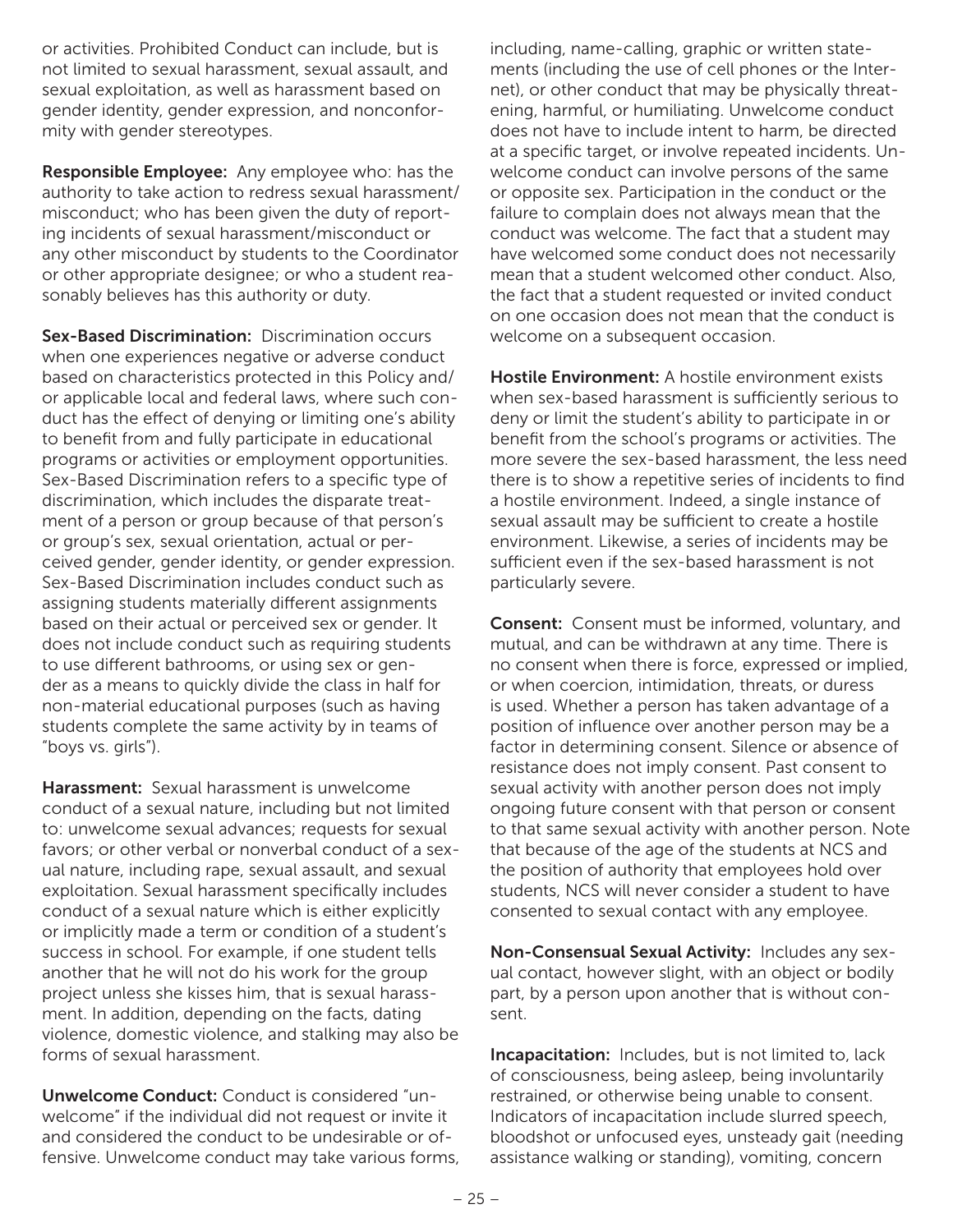expressed by others about the individual, expressed memory loss, or disorientation.

Sexual Assault: Sexual assault is actual or attempted sexual contact with another person without that person's consent. Sexual assault includes, but is not limited to: intentional touching of another person's intimate parts without that person's consent; or other intentional sexual contact with another person without that person's consent; or coercing, forcing, or attempting to coerce or force a person to touch another person's intimate parts without that person's consent.

Sexual Contact: The intentional touching, either directly or through the clothing, of the genitalia, anus, groin, breast, inner thigh, or buttocks of any person with an intent to abuse, humiliate, harass, degrade, or arouse or gratify the sexual desire of any person.

Sexual Exploitation: Non-consensual sexual abuse or exploitation of another, when such behavior does not otherwise constitute another specifically defined behavior. Examples of sexual exploitation include, but are not limited to, non-consensual use of electronics to capture, reproduce, or share images of a sexual nature without consent of parties involved, public indecency, or exposing genitals to others without consent, or engaging in 'peeping' (observing another when privacy would be reasonably expected) without consent.

Reporting Prohibited Conduct: NCS strongly encourages all individuals to seek assistance from a medical provider and/or law enforcement immediately after an incident involving violence, including sexual assault. This is the best option to ensure preservation of evidence and to begin a timely investigative and remedial response.

NCS also encourages all individuals to make a report of Prohibited Conduct to both NCS and to local law enforcement, although neither is required. These reporting options are not mutually exclusive. Both internal and external reports may be made simultaneously. The procedures under this Policy may run concurrently with any criminal justice or child protection investigation, and will only be subject to temporary delays at the specific request of law enforcement. Because the standards for finding a violation of a criminal law are different from the standards articulated in this Policy, criminal investigations or reports or determinations made by child protection officials are not determinative of whether a violation of this policy has occurred.

Filing a Report with NCS: Any individual who wishes to report Prohibited Conduct is encouraged to report directly to the Title IX Coordinator or any other Responsible Employee. Reports may be made in person, by telephone, or in writing. If a complaint implicates the Title IX Coordinator, or if a Complainant is otherwise uncomfortable bringing their concerns to another Responsible Employee, they may bring their complaint to the Executive Director. Depending on the nature of the complaint, the Executive Director may designate another appropriate individual to conduct and/or coordinate a response.

All employees of the School are expected to immediately report suspected child abuse and neglect to the Executive Director, who assists in coordinating the appropriate response and fulfilling employees' mandatory reporting obligations. Thus, confidentiality cannot be guaranteed when an individual makes a report to a School employee, including school counselors and the school nurse.

Requests for Confidentiality and/or Anonymity: Individuals making reports under this policy may request that the Coordinator not reveal their identity to the individual they are accusing of misconduct. If an individual requests this type of confidentiality, the Coordinator will weigh the request against the School's obligation to provide a safe, non-discriminatory environment for all members of its community. The Coordinator will try to honor these requests, but it is not always possible to do so. Regardless of whether an individual requests confidentiality, the School will make every effort to prevent disclosure of the names of all the parties involved – the reporting individual, the Complainant, the witnesses, and the Respondent – except to the extent necessary to carry out an investigation.

Individuals who wish to remain anonymous can leave an anonymous report with the Title IX Coordinator by providing a written summary of the incident, and leaving such written summary in the Coordinator's mailbox. Individuals leaving an anonymous report should be aware that failure to disclose identifying information about the identities of the parties involved or the facts and circumstances regarding the Prohibited Conduct (including the names of any witnesses) severely limits the School's ability to respond and remedy the effects of the misconduct. Anonymous reports that provide enough information to constitute suspected ongoing abuse of a minor will still be reported to child protective services and/or local law enforcement.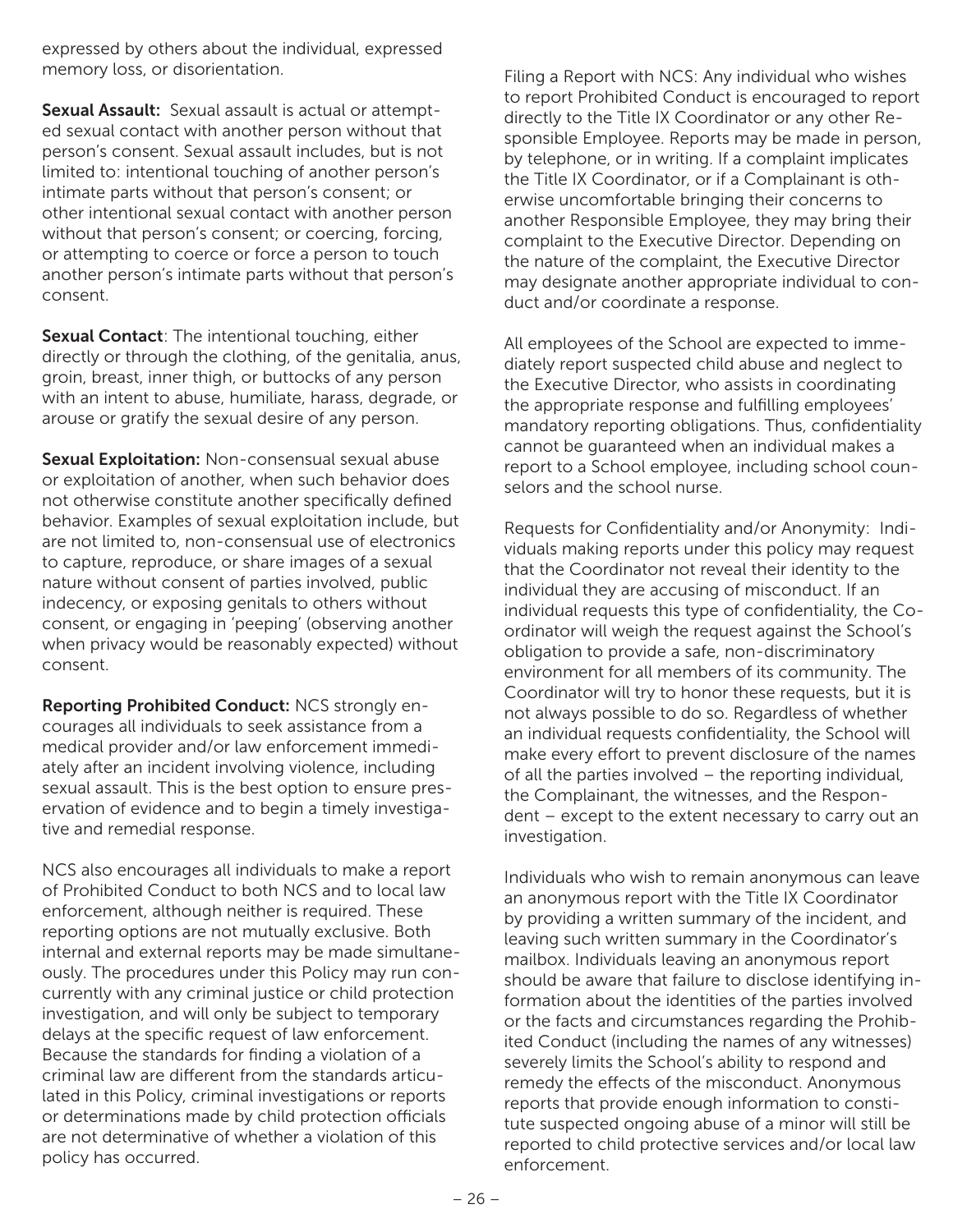#### Complaint Resolution Process

Initial Meeting: After a report of Prohibited Conduct is made, the Title IX Coordinator will hold a meeting with the individual who filed the complaint (the "Reporting Individual") as soon as possible upon receipt of the report. If the Reporting Individual is not the victim/target of the Prohibited Conduct (the "Complainant") and is only making a report, then the Coordinator will meet with both the Reporting Individual and the Complainant. At that meeting(s) the Coordinator will do the following:

•Ask additional questions to clarify facts/allegations reported by the Reporting Individual/Complainant •Assess the severity of the situation •Explain the School's resolution procedures and

determine if and how the Complainant would like to proceed with the complaint.

The Coordinator will seek permission from the Complainant to initiate a formal report. Permission for a formal report may be given initially, but can be withdrawn at any time. If a Complainant declines to make a formal report, requests that the report remain confidential, and/or later withdraws permission for the formal report, the Coordinator will weigh the request against the School's obligation to provide a safe, non-discriminatory environment for all members of its community.

Formal Complaint: If the Complainant chooses to make a formal report and proceed with NCS' resolution procedures, the Coordinator will make an initial determination as to whether the facts, if as alleged are true, would violate this Title IX policy. If the Complaint does not implicate Title IX, the Coordinator will refer the Complaint to the appropriate person to resolve the Complaint.

Assuming that the facts, if true as alleged, would constitute a violation of this policy, the Coordinator will provide written notice of the Complaint to the individual(s) alleged to have committed the Prohibited Conduct (the "Respondent(s)"). The notice shall contain the date(s) the alleged Prohibited Conduct occurred and a brief description of the Prohibited Conduct, as well as a copy of this Policy. The Coordinator may also notify any students' parents/guardians, if appropriate.

Until the Complaint is resolved, the School may make available reasonable interim measures to prevent harassment and discrimination and to otherwise ensure a prompt and equitable resolution of a Complaint.

These measures may include taking steps to avoid further contact between the Complainant and the Respondent, such as a No-Contact Order.

Informal Mediation: Many concerns can be addressed quickly and appropriately by communicating directly with someone. A Complainant is never required to discuss misconduct with an alleged harasser alone. For these reasons, and because the School recognizes that a wide spectrum of behaviors can constitute violations of this Policy or other School policies, the School offers informal resolution (mediation) in appropriate circumstances.

Mediation is the preferred method of resolving many concerns between students. However, it is not appropriate in all situations. The Coordinator will make the determination regarding whether mediation is appropriate. All parties must agree to participate in mediation, otherwise the Coordinator will conduct an investigation.

The nature of mediation is flexible, but in general, the Complainant and the Respondent and, if appropriate as determined by the Coordinator, their parents/guardians, meet together with the Coordinator or other School officials to discuss the incident(s) that led to the Complaint and potential resolutions. The goal of mediation is for the Parties to agree on a solution or resolution together, and is not to determine fault. Such resolutions may include a no-contact agreement, a permanent change in class, activity, or transportation schedules, a verbal or written apology, or other alternate resolutions. Any agreements reached in mediation will be reduced to writing and, if age-appropriate, signed by both parties.

If the Parties cannot resolve a concern during mediation, if any party refuses to mediate, or if mediation is not appropriate for the Complaint, the Coordinator will initiate an investigation. Any party or, if applicable, a party's parent or guardian, can also decide to end mediation and proceed an investigation at any time.

Formal Investigation: If mediation is inappropriate, does not succeed, or is ended by either the Coordinator, a party, or a parent, then the complaint will be investigated formally.

The Coordinator may choose to investigate the complaint themselves, appoint another appropriate investigator from within the School, or retain experienced external investigators. When necessary, the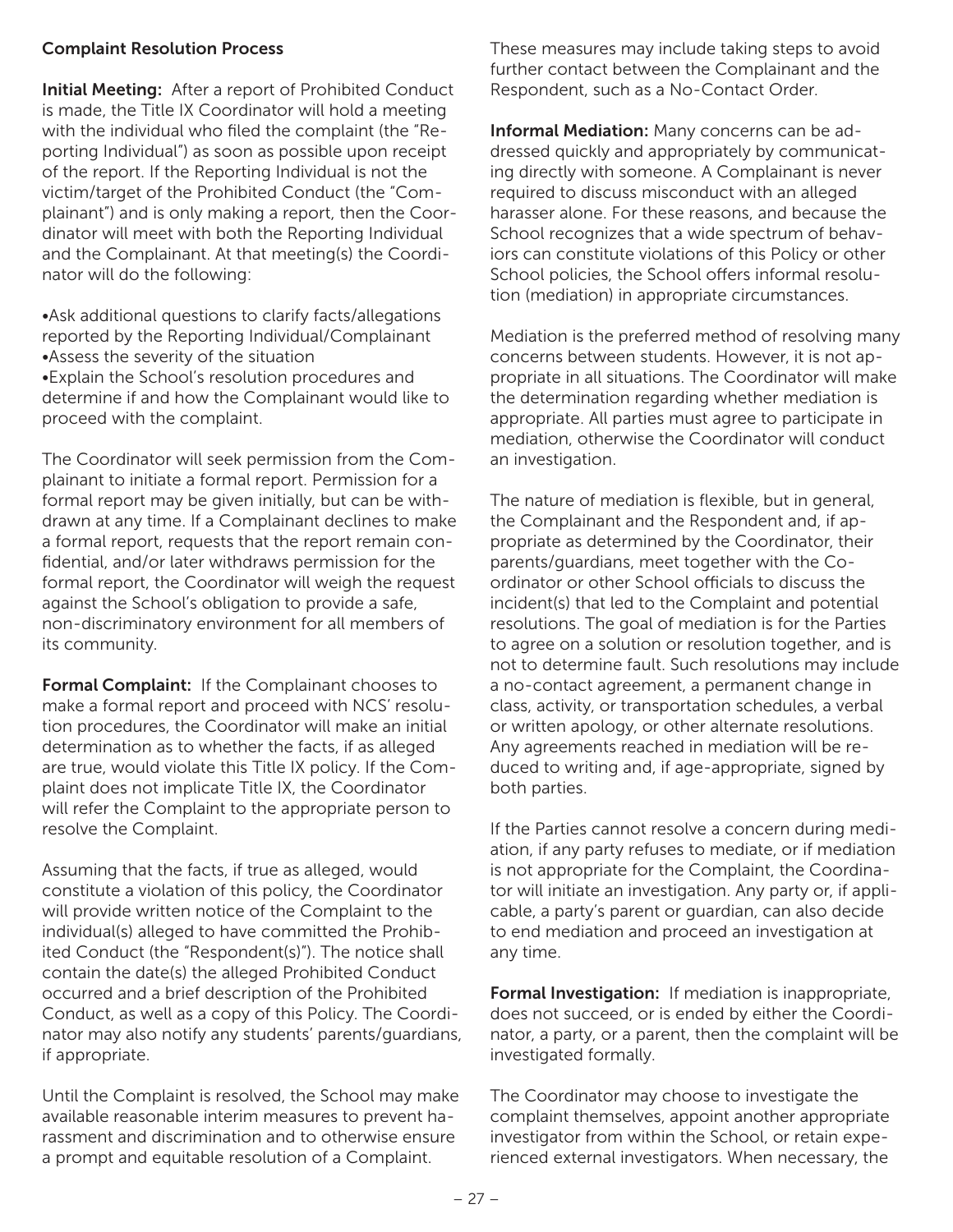Coordinator will work with other individuals in the School to avoid the need for multiple investigations of the same incident.

Any investigation should include interviewing the Complainant and Respondent, if possible. It may also include interviewing other relevant witnesses or witnesses identified or requested by the Reporting Individual, Complainant and Respondent. The investigator may collect written or other evidence, including statements from the parties or witnesses. All parties will have an equal opportunity to offer witnesses and other evidence. The investigator will maintain notes of each interview and a file of any evidence collected during the investigation.

At the Conclusion of the Investigation: After completing the investigation, the investigator will determine (1) whether or not the conduct occurred; (2) whether the conduct constitutes a violation of Title IX, of this Policy, or of any other School policy; and (3) if the conduct was a violation of this Policy, what actions the School will take to end the violation, eliminate any hostile environment, and prevent its recurrence.

The investigator will make their determination based on a preponderance of the evidence standard. This means that the investigator will determine whether they think misconduct is more likely that not to have occurred (there is a greater than 50% chance that misconduct occurred). In determining whether conduct constitutes a violation of the School's policies, the investigator will consider, for example, the age and level of understanding of the student(s) involved, the facts and surrounding circumstances, the nature of the behavior, past incidents or past or continuing patterns of behavior, the relationships between parties involved and the context in which the incidents occurred.

After the investigator makes their determinations, they will prepare a written summary of their findings, including a proposed resolution (such as proposed discipline, as described below).

Investigative Findings and Determination: The Respondent (and their parent(s)/guardian(s), if applicable) will be informed in writing of the investigative finding, sanction, and the rationale for the sanction within twenty (20) school days after submission of the complaint. The Coordinator, in their discretion, may extend the time to complete the investigation if such an extension would be reasonable under the circumstances. The Complainant (and their parent(s)/guard-

ian(s), if applicable) will also be informed, in writing, of the outcome of the investigative process.

If you do not receive a written response from the School within 30 school days, you may contact the Coordinator regarding the status of the investigation.

Discipline of Students: If the investigator believes that discipline of a student is appropriate, the investigator will consult with the Title IX Coordinator (if that person did not perform the investigation), and the Director to determine the appropriate level of discipline in accordance with the School's published disciplinary process. Students for whom suspension or expulsion is being considered will be given notice and an opportunity to be heard before a final decision regarding suspension or expulsion is made.

Corrective Action for Non-Students: If the investigator believes that corrective action related to or discipline of an employee, volunteer, or third party is warranted, the investigator will consult with the Title IX Coordinator (if that person did not perform the investigation) and the Director (in the case of employees or volunteers) or the Executive Director (in the case of third parties or contractors) to determine the appropriate response to the misconduct.

Appeal: The Respondent may appeal the outcome from the decision and/or the sanction/remedy by submitting a written appeal to the Executive Director within ten (10) school days after receiving notification of the findings. Disagreement with the finding or sanction is not, by itself, grounds for an appeal. The appealing party must demonstrate that there was insufficient evidence to support the decision, that there is new or relevant evidence, or that the sanction or remedy is substantially disproportionate given the details of the case. The Executive Director shall review the Complaint and the record of the investigation, including the investigator's summary of their findings, and may interview the parties again if necessary. Within fifteen (15) school days of receiving the appeal, the Executive Director will respond in writing to the appeal, summarizing the outcome of the appeal and any changes to the findings or discipline.

Advisor Guidelines: Any individual being interviewed by the Investigators, including the Complainant and Respondent, has the right to be accompanied to any meeting or proceeding related to this resolution procedure by an advisor of their choice. An advisor is an individual who attends as a supportive presence. An advisor may take notes and quietly confer with the individual being advised, but may not speak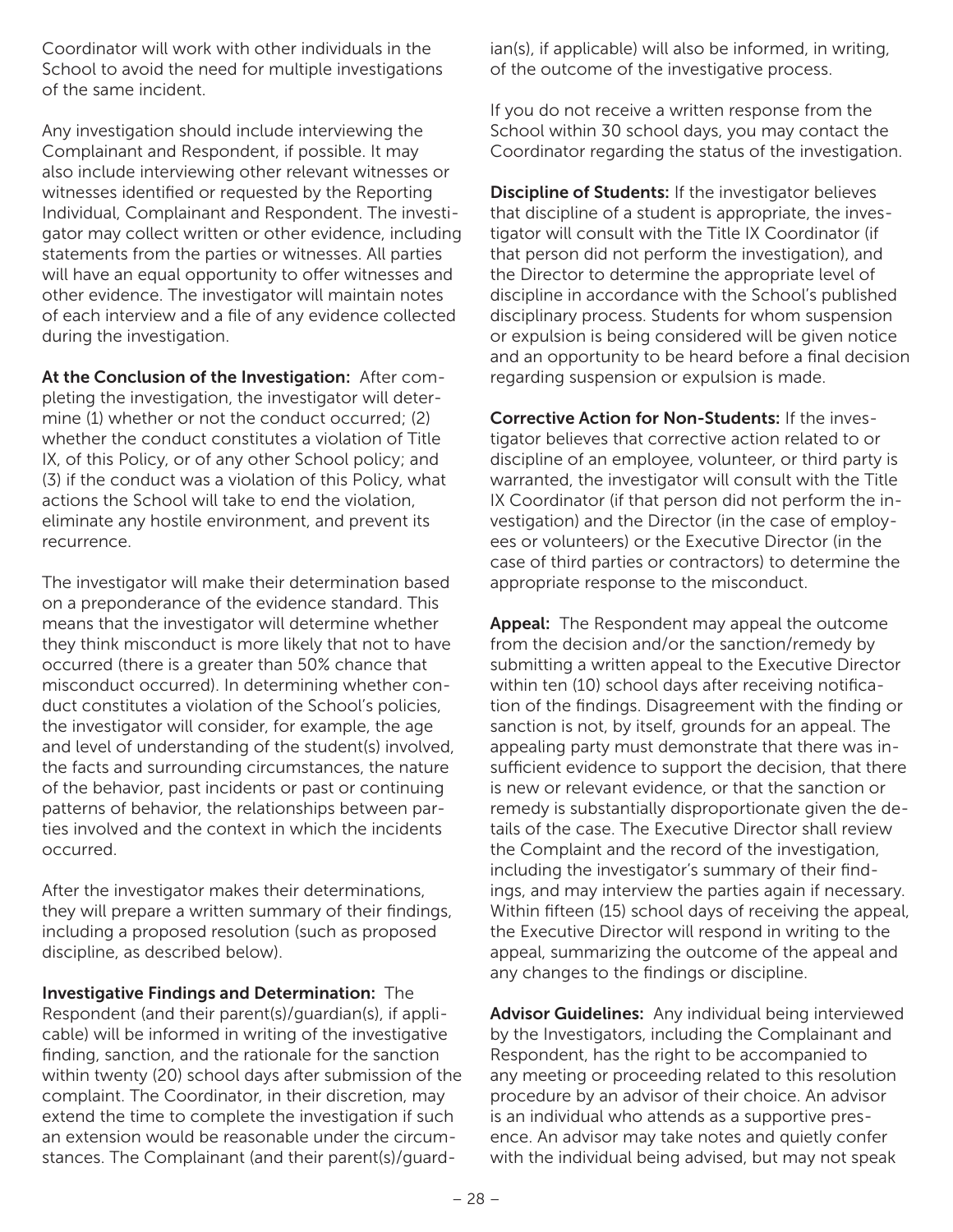on behalf of the individual or in any way disrupt any meeting or the resolution procedure. Individuals who may have factual information relevant to the Complaint may not serve as advisors. If an individual being interviewed wishes to have an attorney serve as their advisor, they may retain counsel independently. Attorney-advisors may participate in the resolution process to the same extent as other advisors, and will not be permitted to speak on behalf of any individual or to interfere with the resolution procedure. Although the Parties are not required to choose an advisor or to bring their advisor to all meetings, utilizing the same advisor throughout the process, unless there are extenuating circumstances, allows the process to move forward in the most efficient fashion.

Notification to Parents/Guardians: The Coordinator will determine whether the Complainant and/ or Respondent's parent(s)/guardian(s) need to be notified of a report of harassment or discrimination. The Coordinator, in their professional discretion, may determine that it is not necessary or appropriate to involve a student's parent(s)/guardian(s). However, the parent(s)/guardian(s) of both the Complainant and the Respondent(s) must be notified, unless otherwise directed by law enforcement or required by law, if the report involves physical assault or unwelcome sexual touching.

A Respondent's parent(s)/guardian(s) must also be notified if it is possible that the Respondent will be suspended or expelled if found responsible for misconduct.

The Complainant may request that their parent(s)/ guardian(s) not be notified of a complaint involving them. Such requests will be considered by the Coordinator, however, the Coordinator in their professional judgment will determine whether it is appropriate to honor such a request.

If notification is required or warranted, the parent(s)/ guardian(s) of the Complainant and/or the Respondent(s) should be notified of the report before the close of the current school day, but must be notified not later than two school days after the report is filed, unless otherwise directed by law enforcement or required by law.

A parent/guardian may be invited to attend an interview with their student at the student's request, or if the Coordinator determines that a parent/guardian's presence is necessary or would be helpful to the investigation. A parent/guardian's role at an interview is primarily as a supportive presence. Parent(s)/

guardian(s) may not speak on behalf of the student or disrupt the interview.

Prohibition on Retaliation: NCS will not tolerate retaliation. Retaliation is prohibited by Title IX and this Policy. An individual reporting Prohibited Conduct is entitled to protection from any form of retaliation following a report that is made in good faith, even if the report is later not proven to be true. This Policy also prohibits harassment of Respondents. In addition, retaliation is prohibited against individuals participating in an investigation under this Policy (such as a witness). The School will take immediate and responsive action to any report of retaliation or additional harassment and will pursue disciplinary action as appropriate.

#### External Resources:

If you are in a life-threatening situation, please call 911 immediately.

Sexual Assault Services of Planned Parenthood of the North Country New York 66 Brinkerhoff Street Plattsburgh, NY 12901

1-877-212-2323 518-561-4430

New York State Coalition Against Sexual Assault 1-800-942-6906

Rape, Abuse, and Incest National Network (RAINN) www.rainn.org 1-800-656-HOPE RAINN provides live, secure crisis support for victims of sexual assault and their families.